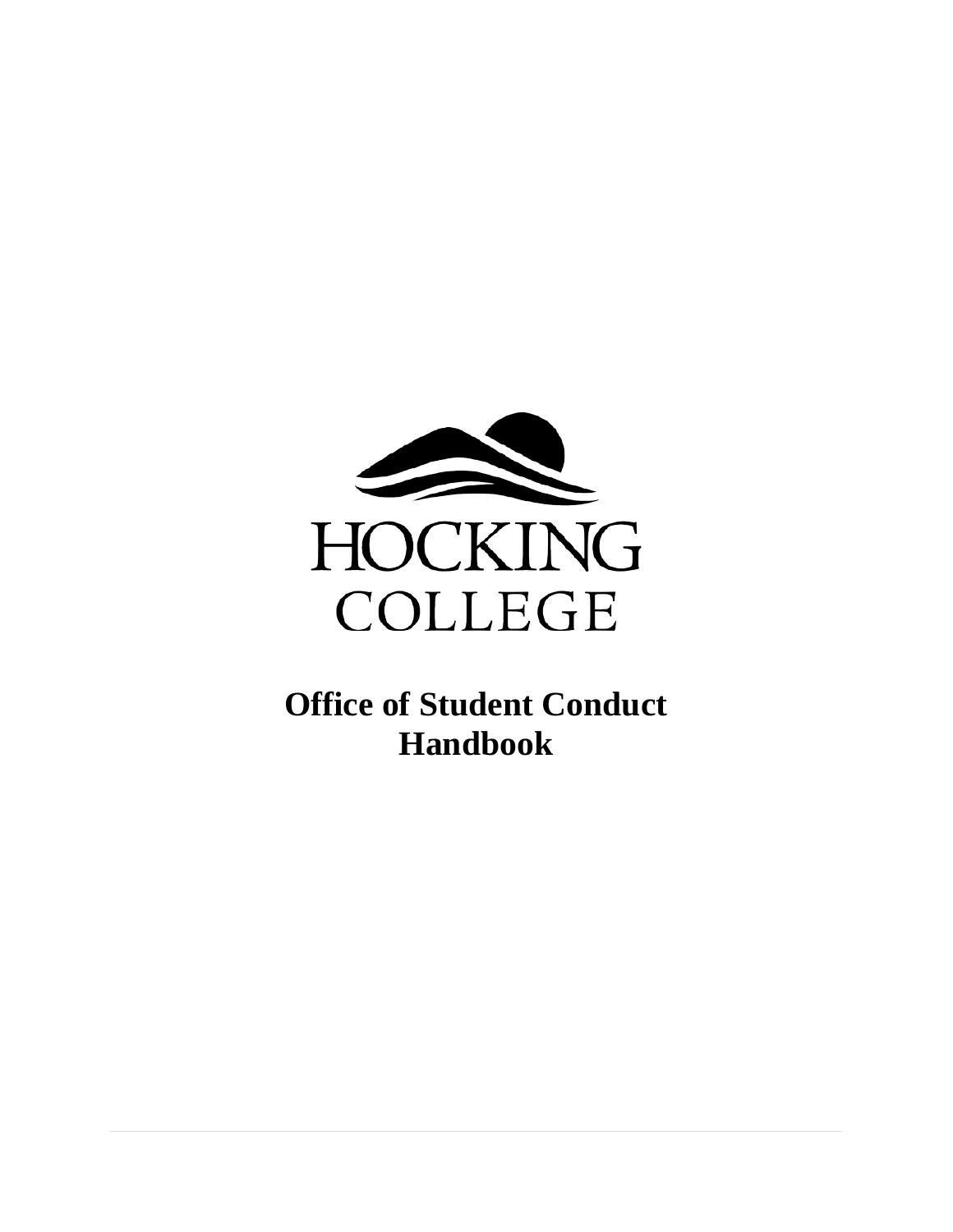#### **Contents**

| Code L |  |
|--------|--|
|        |  |
|        |  |
|        |  |
|        |  |
|        |  |
|        |  |
|        |  |
|        |  |
|        |  |
|        |  |
|        |  |
|        |  |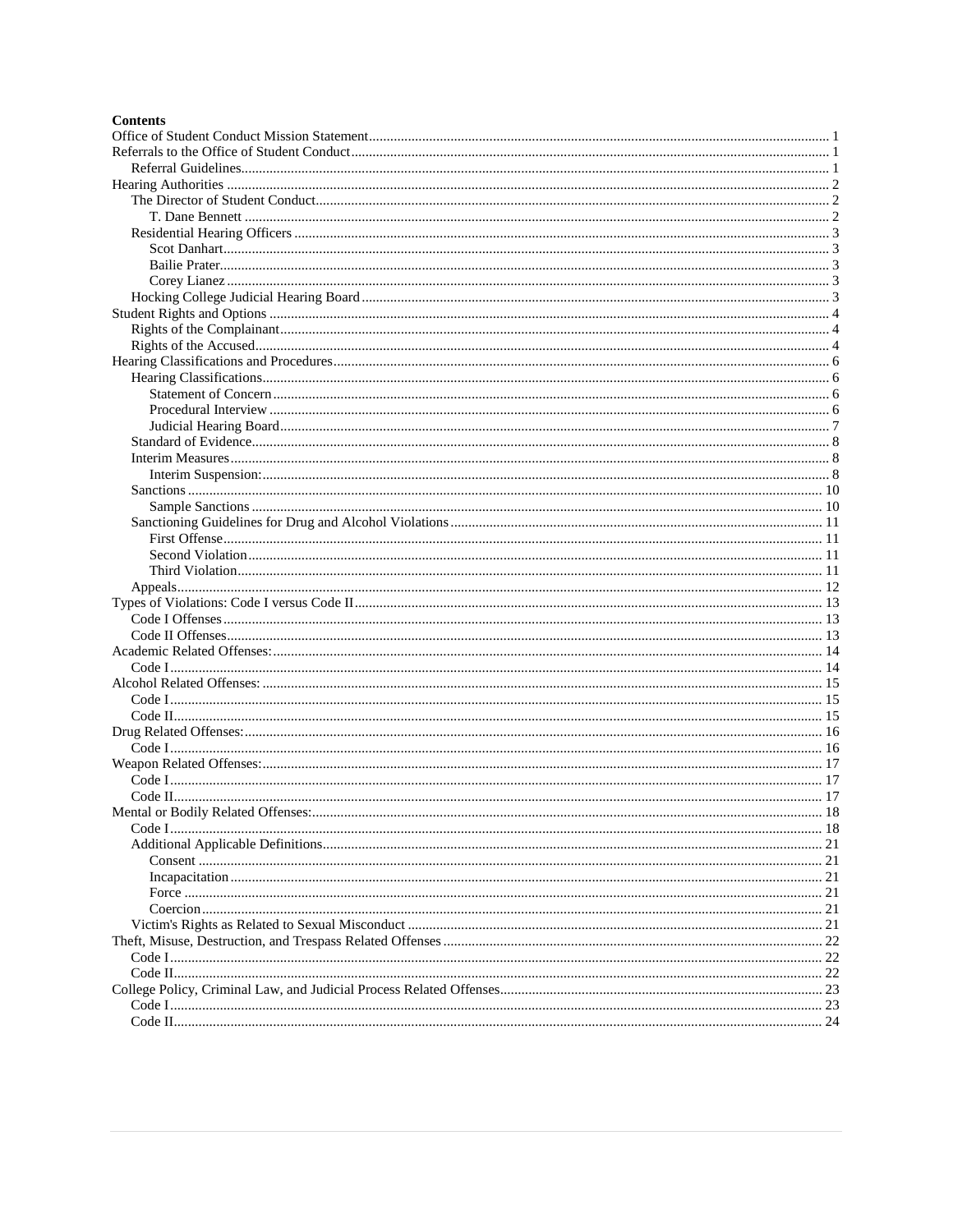# <span id="page-2-0"></span>**Office of Student Conduct Mission Statement**

The mission of the Office of Student Conduct is to support the mission of Hocking College through implementation of the Student Code of Conduct, promote concepts of fairness and due process in the student conduct setting, intervention programs/sanctions. Through outreach and education to the college community, the Office of Student Conduct teaches and supports community standards and fosters positive relationships while holding students accountable for behavior detrimental to their academic, personal or social development; their peers; and the larger community.

In order to carry out this mission, we strive to:

- Provide outreach, educational materials and advisement to students, faculty and staff;
- Demonstrate care for individual students, their educational aspirations and personal development;
- Hold students accountable for Code of Conduct violations;
- Increase retention by encouraging students to make appropriate, ethical and positive choices;
- Decrease risk behaviors through intervention and appropriate sanctions; and
- Ensure that students' due process rights are protected.

# <span id="page-2-1"></span>**Referrals to the Office of Student Conduct**

Members of the Hocking College community, students, faculty, or staff may file a referral to the Office of Student Conduct. The Hocking College Incident Reporting Form is available on the college website, hocking.edu. The form is available at the bottom of every Hocking College webpage under "student Incident Report" When filing the report, the report should be filed under report type, "Judicial Referral/Code of Conduct Violation." The incident reporting for may also be accessed directly by entering the following URL in to any web browser: https://publicdocs.maxient.com/incidentreport.php?HockingCollege

When members of the Hocking College community encounter behavior on the part of their fellow students that they believe may be in violation of a college policy, they are urged to seek advice from the Residence Life Staff, The Director of Student Conduct, or a representative from the Student Affairs Office.

### <span id="page-2-2"></span>*Referral Guidelines*

As it relates to student conduct, an individual is considered to be a student of the college from the time the student enrolls in coursework until they successfully complete their degree or certificate program. As such the student is expected to abide by the expectations set forth by the Student Code of Conduct. Any reported violation should be submitted within 48 hours off the alleged event. Reports will be accepted after the 48 hour window but it is strongly encouraged to report the event as close the alleged event as possible.

Once the report has been received the hearing officer will conduct an inquiry to determine the validity of the alleged violations of the Code of Conduct. If it is determined that there may have been a violation of the Code, any involved students will receive written notification of alleged violations as part of the notification letter sent from the Office of Student Conduct. This letter will also include a set time and date of the meeting between the hearing officer and the student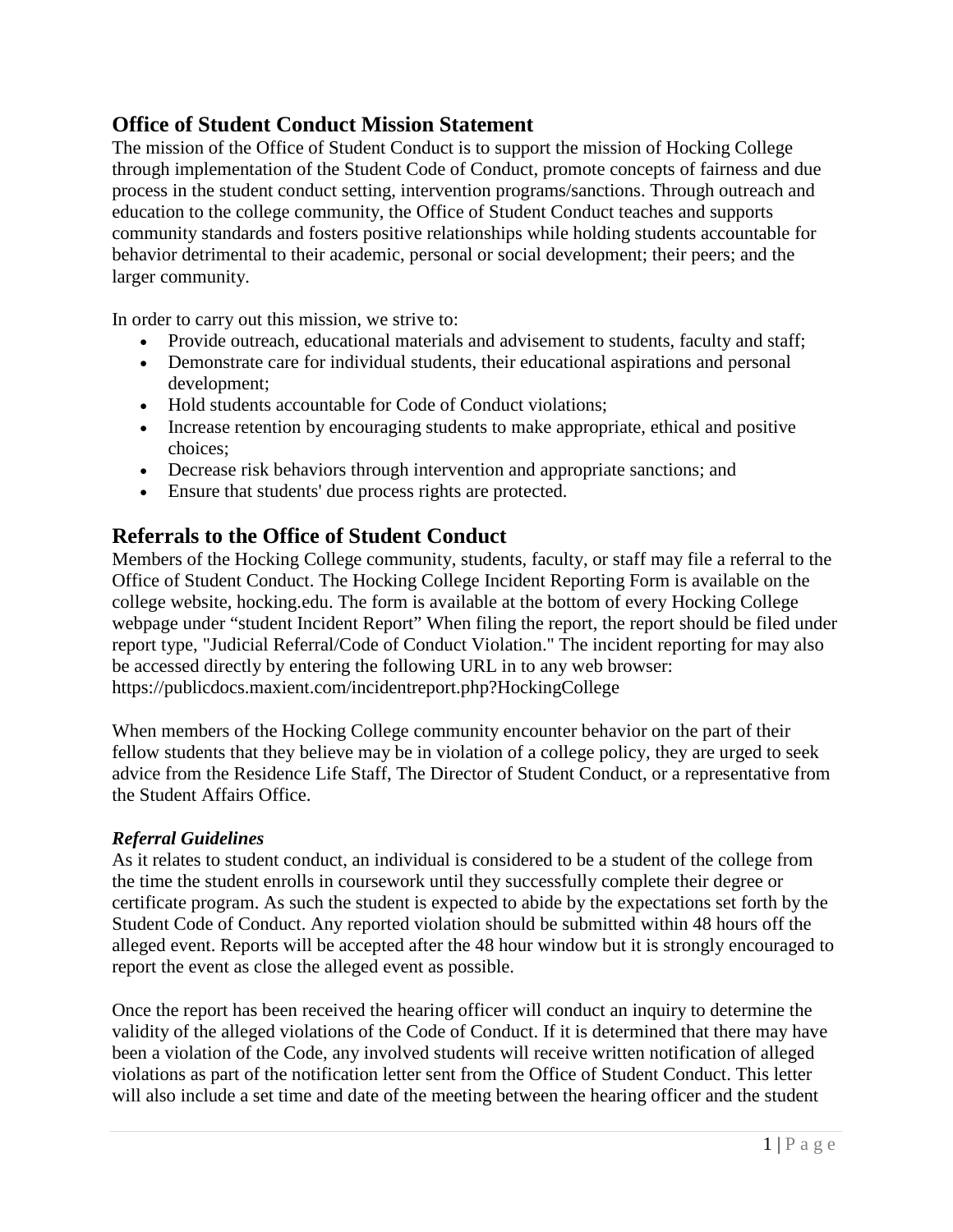alleged of violating the Code of Conduct. This meeting is known as the *procedural interview* and will be set within a reasonable period of time, usually within seven calendar days of the receipt of the initial report. This time allotment may be extended at the discretion of the Director of Student Conduct, by a representative from the Associate Vice President of Student Affairs Office, or if there are mitigating factors requiring the interview or hearing to be delayed.

If the alleged behavior is not a direct violation of the Student Code of Conduct, a meeting can still be requested by the Office of Student Conduct to discuss the behavior in question as well as the impact that alleged behavior has had, or may have had, on the campus community.

## Referral Notifications

In specific situations, individuals outside of the Office of Student conduct may be notified if a particular student is listed as being alleged of a violation of the Code of Conduct. The list below is not all inclusive. There may be instances in which there is an academic or safety need to report out on referrals. In such cases, only those individuals with a legitimate need to know will have information shared with them.

- *Residential Students*: The building complex supervisor or Hall Director may be notified if a student livening in their building complex was alleged to have been involved in a situation either inside or outside of the building complex.
- *Student Athletes*: Athletic coaches may be notified if a student on their team is listed as allegedly violating the Code.
- *Self-Harm or Incidents of Violence:* In order to maintain a safe and secure campus for all college community members, incidents of violence may be forwarded to the Hocking College Police Department for follow-up. Additionally, incidents involving self-harm may be forwarded to the Hocking College Counseling Center or other support services for follow-up.
- *Drug/Alcohol*: Incidents involving either drugs or alcohol may be referred to the Choices diversion and education course. Additionally, for students under 21 years of age, when contact information is available, parents of the alleged student may be notified in the event that the student is found in violation of the drug or alcohol policies
- *Students Listed in Multiple Reports*: Those students listed as allegedly being involved in multiple incidents will have their histories discussed with the Hocking College Behavioral Intervention Team (BIT). The BIT may request a follow-up meeting with the individual student if it is determined that an individual intervention is required.

# <span id="page-3-0"></span>**Hearing Authorities**

## <span id="page-3-1"></span>*The Director of Student Conduct*

The Director of Student Conduct has the responsibility for hearing cases involving alleged violations of Code I and II offenses, determining the merit of a referral, accepting student admissions regarding incidents, and imposing sanctions. The Director of Student Conduct has responsibility to present facts, circumstances, and evidence before hearing boards. The Director of Student Conduct also has the responsibility to review incidents involving alleged violations and acts as an advisor, to both the complainant and respondent in matters concerning code procedures.

## <span id="page-3-2"></span>T. Dane Bennett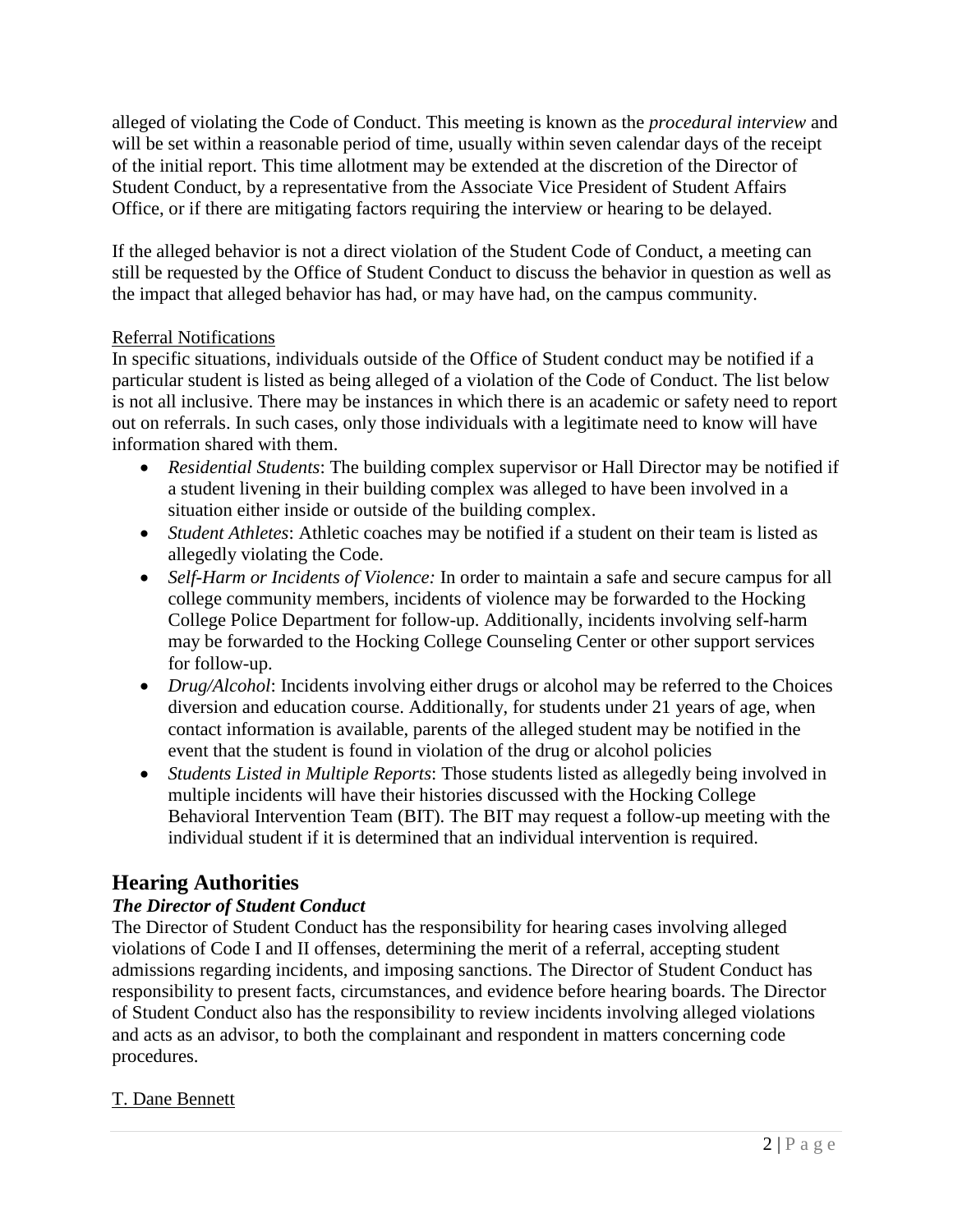Dane serves as the Director of Student Conduct. Originally from Vermilion, Ohio, Dane received his undergraduate degree from the University of Rio Grande. Afterwards he attended Ohio University in Athens, Ohio to obtain his Master's in Higher Education. Office Location: JL 269 Office Phone: (740)753-7043 Email: [bennettt@hocking.edu](mailto:bennettt@hocking.edu)

## <span id="page-4-0"></span>*Residential Hearing Officers*

Residential hearing officers are responsible for hearing lower-level code violations and offenses that occur on residential complexes, accepting student admissions regarding incidents under their purview, and imposing sanctions in these cases. Residential Housing hearing officers include the Assistant Director of Residence Life and Housing and building complex Hall Directors.

### <span id="page-4-1"></span>Scot Danhart

Scot serves as the Assistant Director of Residence Life and Housing. His responsibilities as such include serving as the residential complex coordinator for Downhour and North Halls. He received his undergraduate degree from the University of Rio Grande.

Office Location: Downhour 101 Office Phone: (740)753-6175 Email: [danharts@hocking.edu](mailto:danharts@hocking.edu)

### <span id="page-4-2"></span>Bailie Prater

Bailie serves as the Hall Director for Hocking Heights. She has completed her Associates of Applied Science at Hocking College and is working toward completing her Bachelor's. Office Location: Hocking Heights 106 Office Phone: (740)753-6177 Email: [prater-clarkb@hocking.edu](mailto:prater-clarkb@hocking.edu)

### <span id="page-4-3"></span>Corey Lianez

Corey serves as the Hall Director for Summit on the River and Sycamore Hall. He is currently working toward completing his Associates of Applied Science. Office Location: Sycamore Hall Staff Office Office Phone: (740)753-3913

### <span id="page-4-4"></span>*Hocking College Hearing Board*

The Hearing Board has the authority to hear cases involving alleged violations of code offenses under the following circumstances:

- 1. The Director of Student Conduct (or a designee) has determined that the nature of the alleged violation, the severity of the probable sanction(s), or the accused student's pattern of behavior warrants special attention.
- 2. The accused student requests a formal hearing.

### Hearing Board Composition

Each hearing board is typically comprised of five (5) members. Hearings may be conducted with as few as three (3) board members. The Hearing Board shall be comprised of some, any, or all of the following individuals: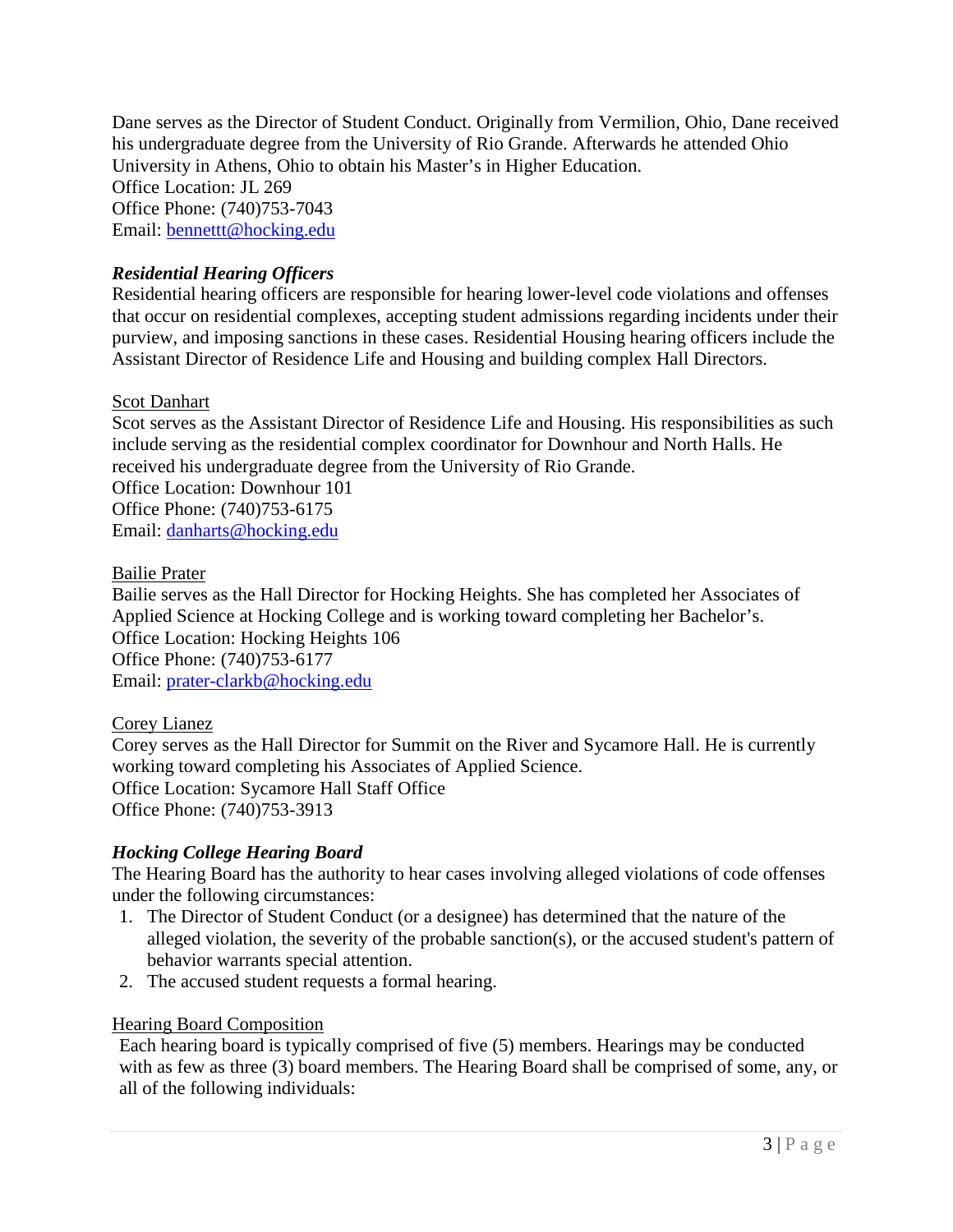- The Director of Student Conduct (or designee)
- Director of Campus Safety (or designee)
- Academic Administrator (or designee)
- Disability Services representative
- Other members of the Hocking College community

# <span id="page-5-0"></span>**Student Rights and Options**

### <span id="page-5-1"></span>*Rights of the Complainant*

The complainant has the following rights and options throughout the student conduct process:

- The right to have a referral handled in a forthright and timely manner;
- The right to be accompanied throughout the process by another member of the college community, i.e. an administrator, faculty member, staff or student in good standing;
- The right to request and be provided accommodation in the event of a disability;
- The right to request removal of a panel member due to perceived or real conflict(s) of interest;
- The right to have unrelated behavior excluded from the process;
- The right to submit an oral or written statement about the impact of an offense to be considered in determining the disciplinary sanction;
- The right to be advised of the determination of a referral in cases involving federally defined crimes of violence and non-forcible sex offenses.

## <span id="page-5-2"></span>*Rights of the Accused*

Throughout the college student conduct process, a student or student organization accused of an alleged violation of the Hocking College Student Code of Conduct is provided the following rights and options:

- The accused student has the right to notification regarding the alleged offense and a Procedural Interview to respond to the charges. The notification will be hand or post delivered to the last address on file with the Registrar or delivered to the accused student. The notification will include a copy of the referral notice with facts pertinent to the violation. The date, time, and location of the Procedural Interview will be included, as well.
- The purpose of the Procedural Interview is to provide the accused student the opportunity to discuss the facts and circumstances that led to the referral. The Director of Student Conduct (or designee) will clarify the rights and options of the accused and describe a potential sanction for the violation.
- The accused student must attend the Procedural Interview. If an accused student fails to appear at the scheduled Procedural Interview, a decision may be made in their absence. Procedural Interviews may be rescheduled due to mitigating circumstances. Such a request must be made to the Director of Student Conduct within 24 hours of the scheduled meeting. Failure to contact the Director of Student Conduct (or designee) within 24 hours will result in a determination and the accused being informed of any related sanctions.
- At the Board Hearing level, accused students are required to attend the scheduled Hearing. Having received notification and failing to appear will result in the Hearing Board proceeding without the accused in attendance.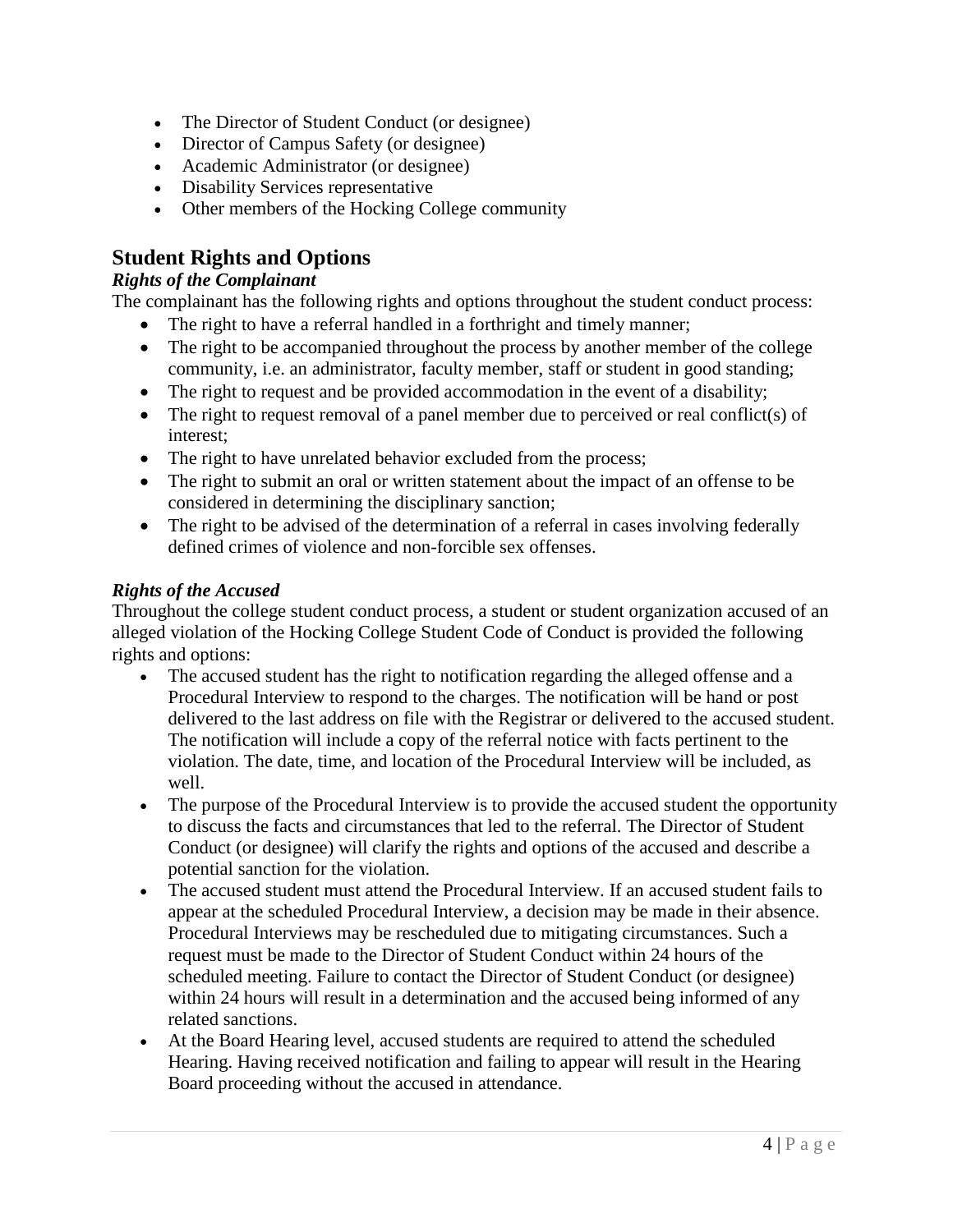- Any time before or during a hearing a student may ask for the removal of any member of the Hearing Board, by presenting evidence of bias on the part of the member. The Director of Student Conduct (or designee) may excuse the Hearing Board member or permit the hearing to continue with no modification. A charge of bias against the Director of Student Conduct (or designee) must be submitted to the Vice President of Academic and Student Affairs prior to the hearing. Upon determining the validity of the claim, the Vice President may excuse the Director of Student Conduct (or designee) or permit the hearing to continue with no modification.
- Accused students have the right to be accompanied by a member of the college or another person of your choice to serve as an advisor. The advisor may be present during the hearing or interview, but are not permitted to speak on behalf of the student. It is not the role of the advisor to "win" the case for the student. Rather, the advisor may assist the student in preparing for the hearing/interview, attending the hearing/interview, and, if necessary, assisting the student with an appeal. It is the responsibility of the student to initiate contact with an advisor. It is also the students responsibly to confirm the advisor's availability for the hearing/interview. Accused students have the right to request and are provided accommodation in the event of a disability. Assistance can be obtained through the 504 Compliance Officer.
- With the exception of college expulsion, suspension, and academic holds pending a hearing, disciplinary sanctions shall not be made part of the student's academic transcript. All other interactions of the Student Code of Conduct will be recorded and maintained by the DSC.
- When a student withdraws from Hocking College after engaging in conduct that may violate the Code of Conduct but before the alleged violation can be adjudicated, a hold will be placed on the student's record. This hold will prevent the student from reenrolling until the violations have been resolved.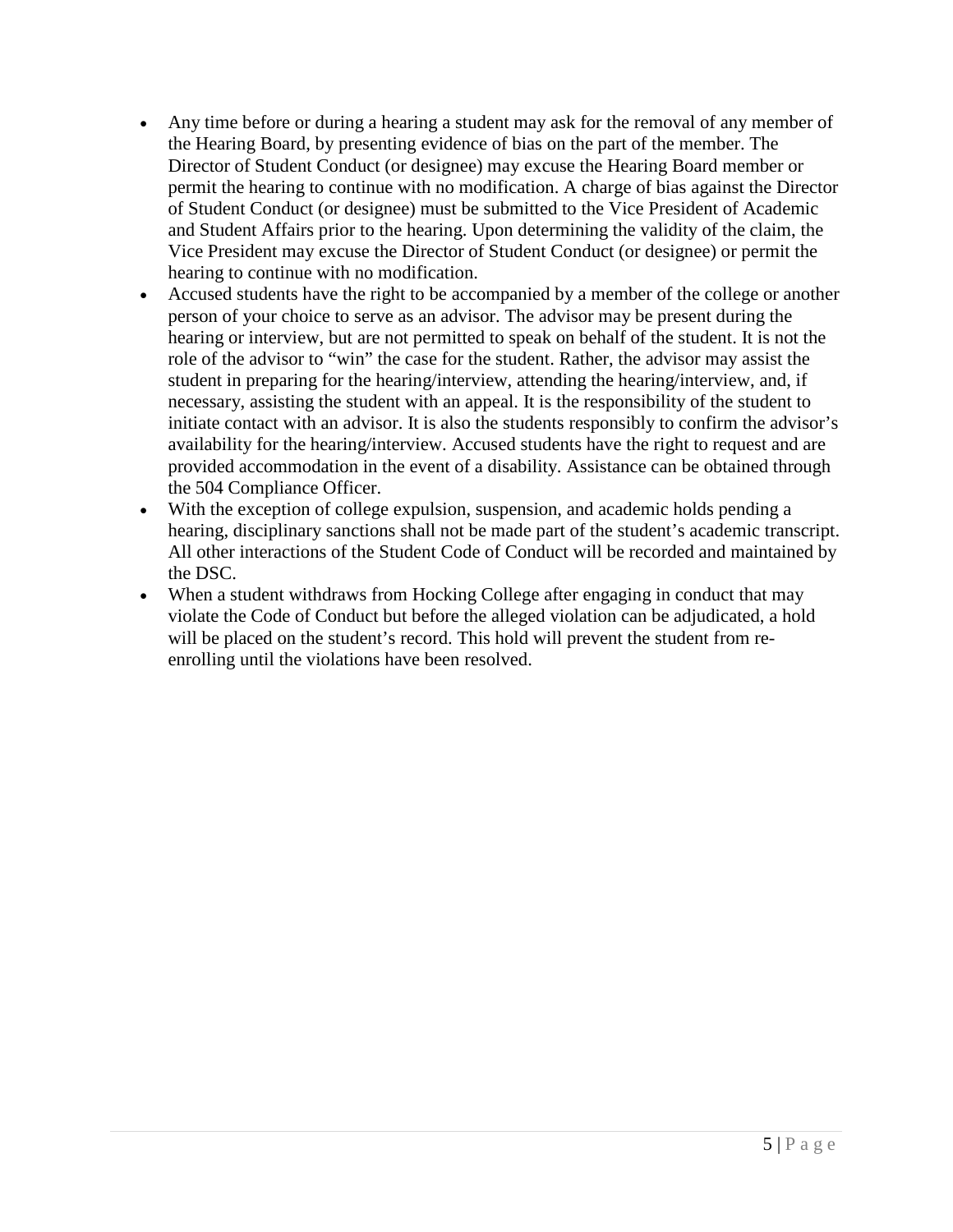# <span id="page-7-0"></span>**Hearing Classifications and Procedures**

Student Conduct procedures may require expedition in the event of severe violations to the Student Code of Conduct and will occur at the discretion of the Director of Student Conduct (or designee).

### <span id="page-7-1"></span>*Hearing Classifications*

There are several different classifications of hearing permitted within the Student Code of Conduct. Regardless of the classification of the hearing, any information suggesting the possibility of Code of Conduct violation(s) that is discovered during the hearing or investigative process may result in the possibility additional charges being filed.

### <span id="page-7-2"></span>Statement of Concern

Hearing authorities may issue a statement of concern for alleged violations of the student code of conduct in lieu of filing a formal student conduct referral. A student or student organization has the right to respond in writing to the statement of concern. Such statements will be placed in the student or student organization's disciplinary file and may be a basis for further disciplinary referrals.

### <span id="page-7-3"></span>Procedural Interview

Any student or student organization charged with an offense of the student code of conduct will be scheduled a Procedural Interview with a hearing authority to review the allegation. The accused student has the right to notification regarding the alleged offense and a Procedural Interview to respond to the charges. The notification will be hand, post or email delivered to the last address on file with the Registrar or delivered to the accused student while attending class. The notification will include a copy of the referral notice with facts pertinent to the violation. The date, time and location of the Procedural Interview will be included, as well.

The purpose of the Procedural Interview is to provide the accused student the opportunity to discuss the facts and circumstances that led to the referral. The Director of Student Conduct will clarify the rights and options of the accused and describe a potential sanction for the violation.

The accused student must attend the Procedural Interview. If an accused student fails to appear at the first scheduled Procedural Interview, they will have 24 hours to contact the hearing officer to reschedule their interview. Failure to contact the hearing officer within 24 hours will result in a determination being made in absentia. The accused will then receive written notification as to the final determination and be informed of any related sanctions.

At the Procedural Interview, the hearing officer and the student alleged of the offense will discuss the incident in question. The hearing officer will review the information presented as well as any previous case history. The previous case history will not be used to determine whether or not a violation has taken place in the incident in questions. The accused student may admit to the alleged violation(s) and have the hearing officer impose sanctions or the student may deny the alleged violations. Admitting to a violation is an admission to a breach of the Student Code of Conduct. A denial of a violation is a rejection of the allegations of a violation of the Student Code of Conduct and at this point the hearing officer will consider the nature of the alleged offense, the severity of the probable sanction(s), and/or the accused person's pattern of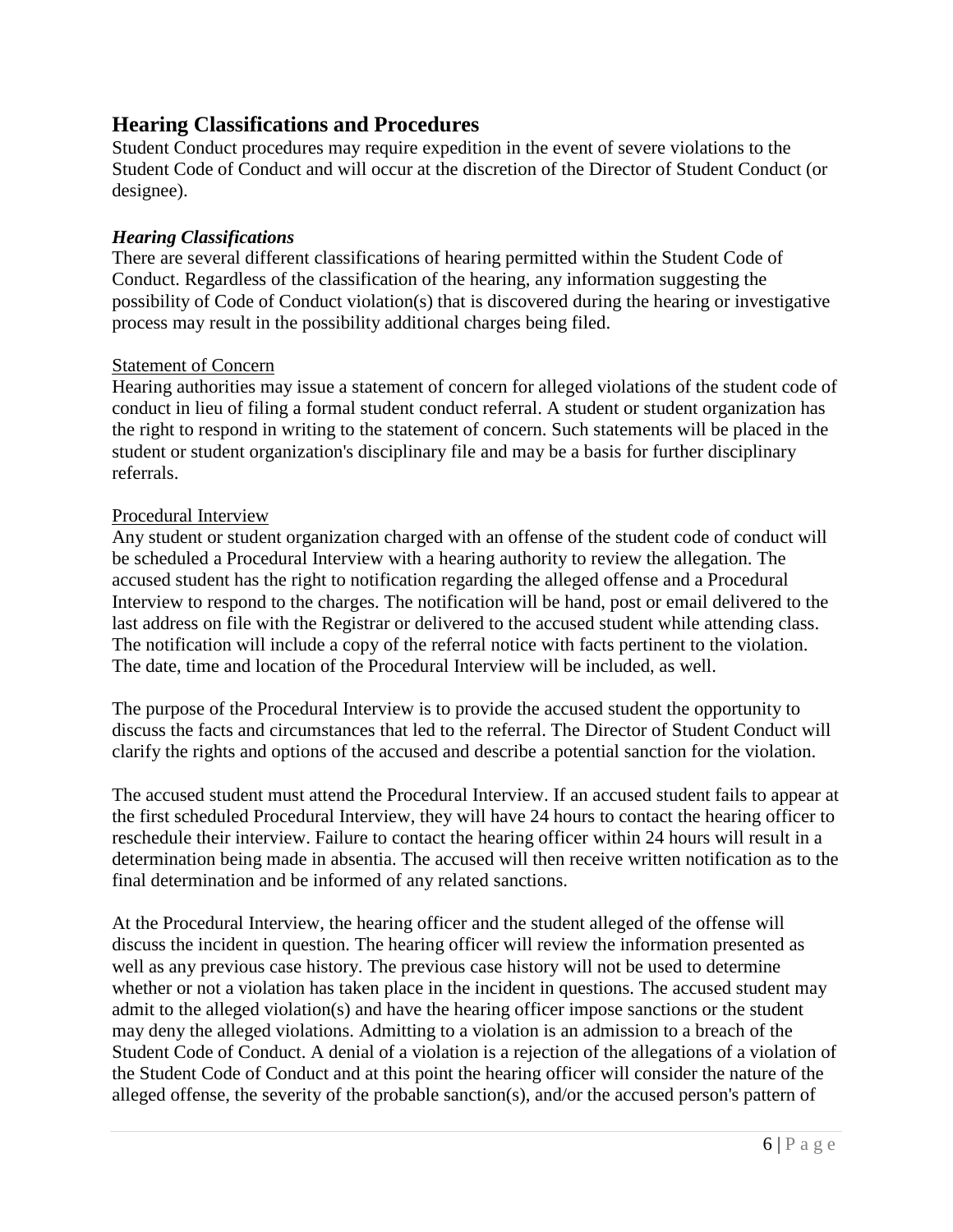behavior. At the discretion of the hearing officer a determination may be made during the Procedural Interview. In some cases, the hearing officer may need additional time to gather additional information regarding the case or to consider the information presented during the interview. In such situations, the student alleged of violating the Code of Conduct will be notified of any findings and resulting sanctions within two (2) business days. In the event of mitigating factors, additional time may be required to permit the thorough investigation of the facts. If it is determined during the interview process that the student alleged of a Code of Conduct violation may face possible suspension or expulsion, the case may be referred to a formal Hearing Board at the discretion of the hearing officer.

### <span id="page-8-0"></span>Hearing Board

Cases in which the student alleged of violating the Code of Conduct has committed a Code I offense and may face the sanction of possible suspension/expulsion, the alleged may request to have a Hocking College Hearing Board hear the case. A date for a Hocking College Hearing Board will be determined within a reasonable period of time after the initial Procedural Interview. If the accused fails to appear at a scheduled Hearing Board and the absence is not excused, the hearing may proceed in the accused's absence.

The Director of Student Conduct may be present at each Hocking College Hearing Board hearing. The role of the director is to ensure that the student code of conduct procedures are followed. The director (or designee) will answer procedural questions asked by the board, complainant, or accused. The director will also keep the proceedings focused on issues relevant to the specific allegations.

*Hearing Board Guidelines:* The chair of the hearing board will assure an orderly hearing process so that fairness and due process are observed. All Procedural Interviews and Hearings will be closed to the public in order to protect the student's right of confidentiality. The exclusion of attorneys or law-trained professionals from the hearing does not limit the student's ability to pursue the matter through legal channels. Hearing Boards will be recorded by the hearing officer to provide an accurate record of the proceedings. The recording will remain the property of and in the possession of Campus Judiciaries. For appeal purposes, the student may request to listen to the recording. Copies or transcriptions of the recording will not be provided.

General Operating Guidelines

- Hearing Boards are created to provide students with the opportunity to have their account of the incident heard by members of the campus community.
- All Hearing Boards are recorded and are part of the student's educational record
- Hearings are closed to the public. The accused is permitted to have representation present in the room but they are not permitted to speak on behalf of the student. Rather, their purpose is to provide guidance and support for the accused.
	- o Any information brought to light in a hearing may be subject to subpoena in any pending criminal cases
- Hearings last anywhere from 90 minutes to upwards of 3-5 hours depending on the charges being heard as part of the case and any possible witness testimony.
- At the hearing:
	- o All reports leading to the hearing are read aloud by the board chairperson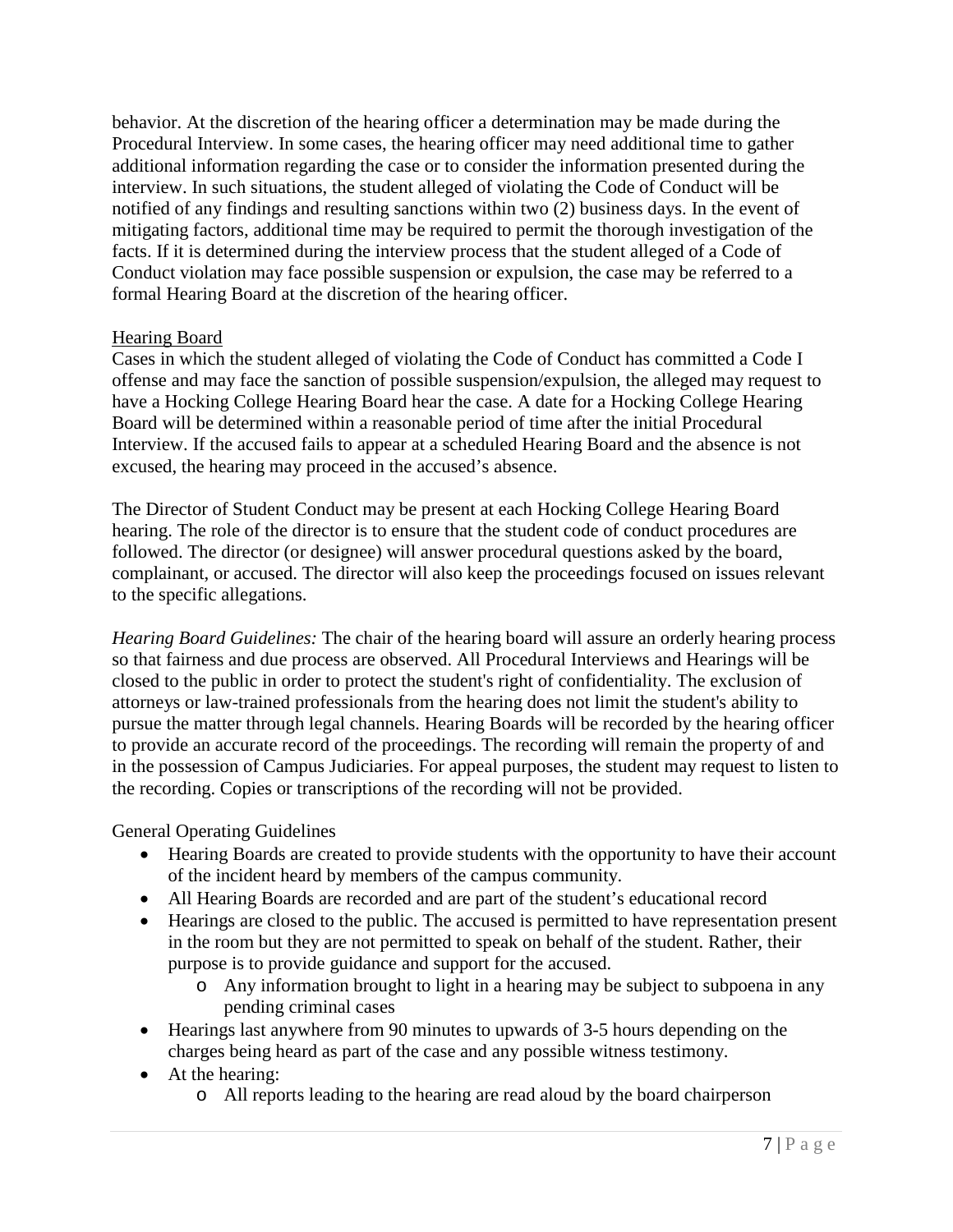- o The student is permitted to provide commentary on their charges to allow for corrections as they recall the event(s)
- o The board is permitted to ask questions of the student pertaining to both the incident as well was their standing as a student.
- o After any final questions or clarifications are made, the student is dismissed from the room and asked to wait while the board deliberates on the charge finding(s).
- o The board reviews the information presented and makes a finding for each of the charges filed against the student.
- o If after determination of a violation it is necessary to issue sanction(s), the board will do so after issuing a finding.
- o The student is asked back in to the room and the board's findings are shared along with any applicable sanctions
- o Written documentation will be provided to the student via their Hocking College email within three (3) business days of the hearing.

## <span id="page-9-0"></span>*Standard of Evidence*

Unlike the legal system, the standard of evidence for student conduct cases requires only a preponderance of the evidence. Preponderance of the evidence is defined as the greater weight of the evidence; that is evidence that outweighs or overbalances the evidence opposed to it. More simply explained, preponderance means evidence that is more probable or more persuasive. It is the quality of evidence that is weighed. Quality may or may not be identical with quantity. If the weight of the evidence is equally balanced, the complainant has not proven the charge. The burden for proving an alleged violation rests with the complainant and as such it is the responsibility of the complainant to provide all supporting documentation to their claim.

### <span id="page-9-1"></span>*Interim Measures*

To minimize the impact a potential Code of Conduct violation has on the Hocking College community, interim measures can be taken by the college to remove a student accused of violating the code. This actions can include but are not strictly limited to: interim class suspension; temporarily relocating the accused to a different residence hall or room within the same residence hall, depending on the nature of the alleged offense; or a temporary no-trespass order from campus. In instances in which interim measures are issued, care will be taken to expedite the investigative process to minimize the impact the measures have on the accused student.

### <span id="page-9-2"></span>Interim Suspension:

When the actions of a student threaten the good order and discipline of the college, college administration may suspend the student on an interim basis, pursuant to Section 3345.24(B) of the Ohio Revised Code, pending a prompt hearing by a hearing board. The administrator alleging the inappropriate conduct will also determine whether the interimly suspended student may or may not remain on college property pending the completion of the hearing process.

If a decision is made to interimly suspend a student, the administrator managing the situation will immediately notify the student of the interim suspension and an upcoming procedural interview. The student conduct process shall occur expeditiously in accordance with the Hocking College Student Code of Conduct.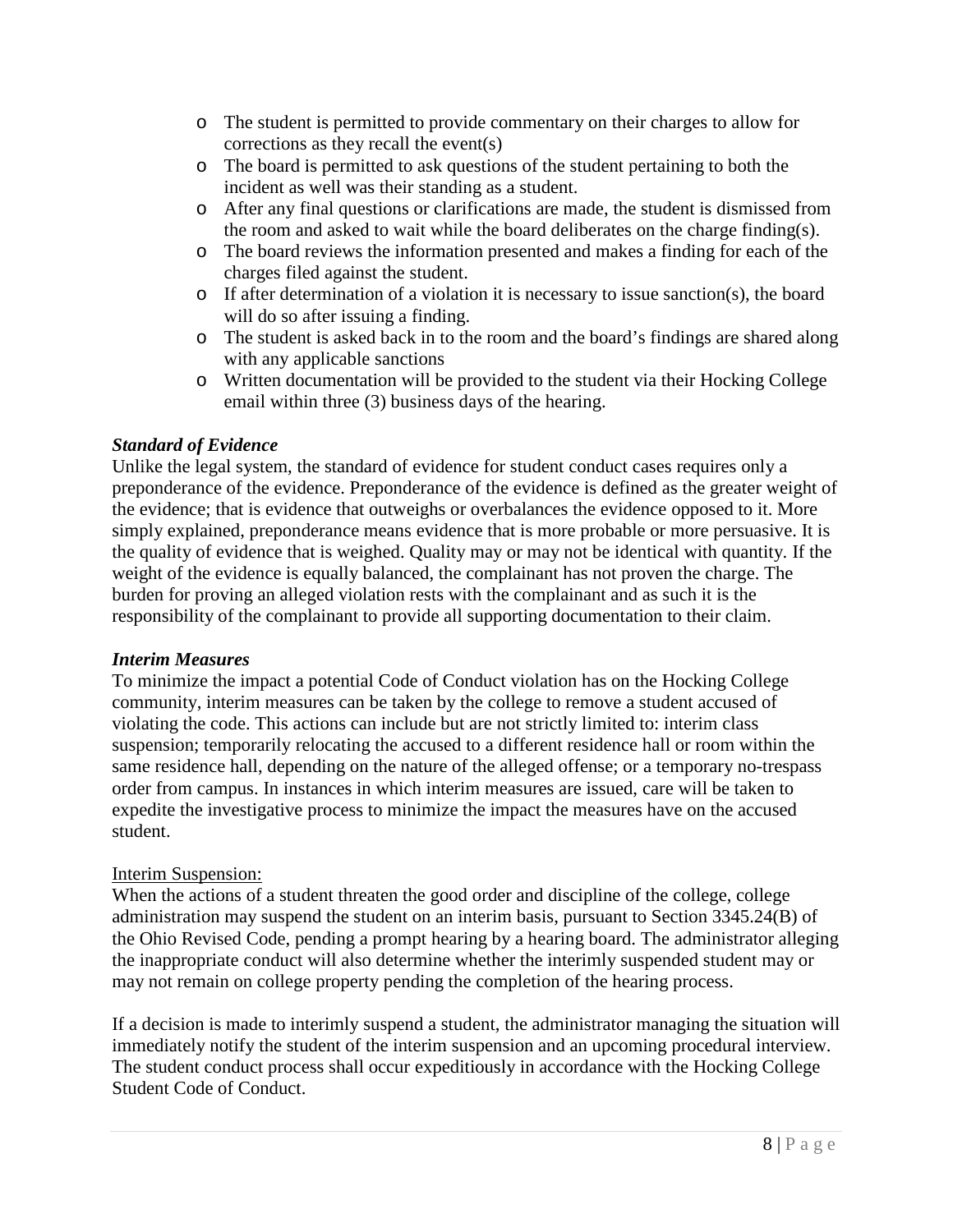If the final decision is to suspend or expel the student, the sanction takes effect from the date of the administrative interim suspension. If the decision is a reprimand or disciplinary probation, or if the charges are not proven, for purposes of the record, the interim suspension will be deemed not to have occurred. The student has the right to appeal the final decision in accordance with the established appeal process.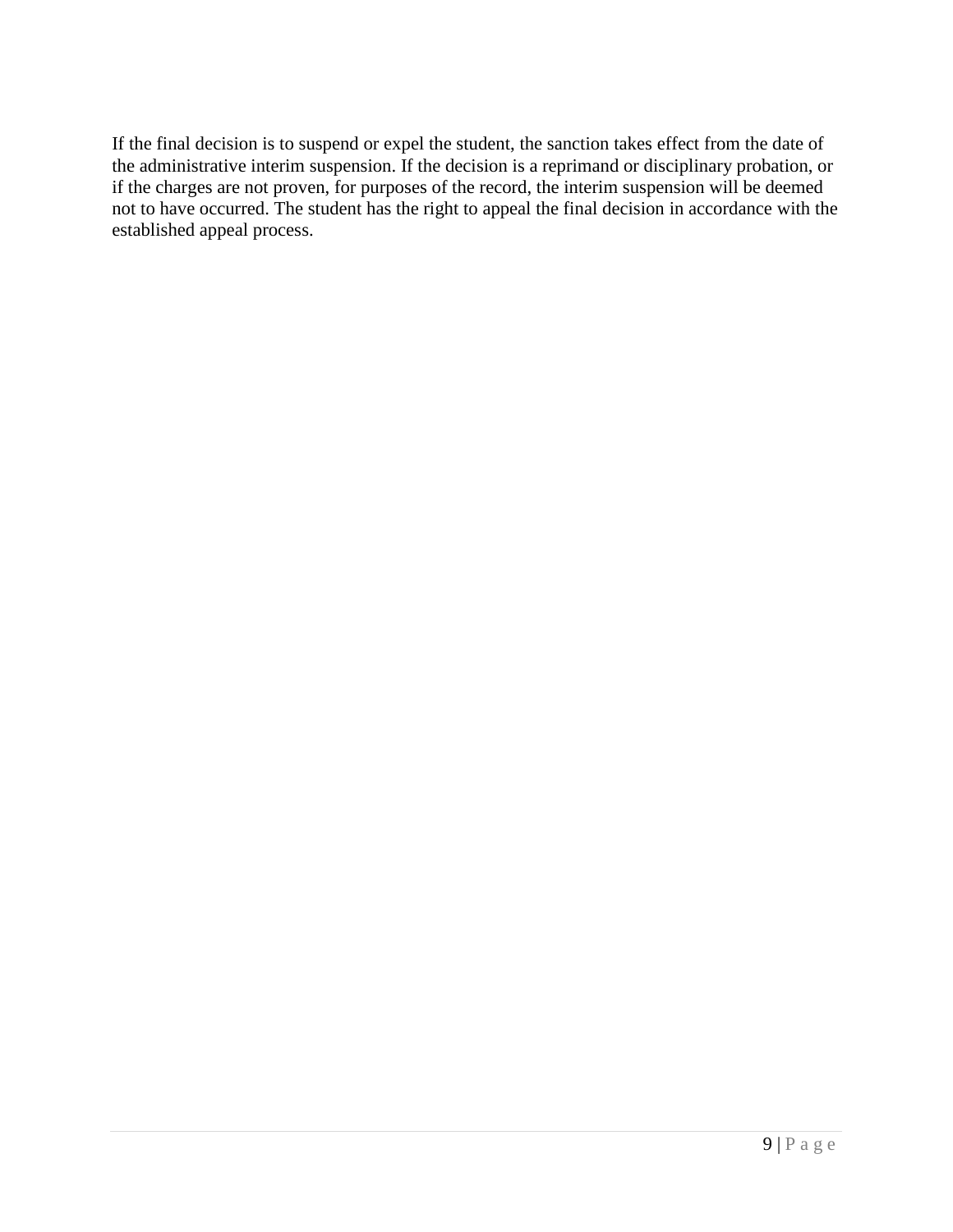### <span id="page-11-0"></span>*Sanctions*

The intended purpose of imposed sanctions is to provide the student with an opportunity to learn from their experience. Imposed sanctions are not designed to be punitive in nature. Each sanction is designed by weighing the nature of the infraction against the opportunity to restore the potential harm inflicted to the campus community. Should a student choose to not complete an imposed sanction, further disciplinary action, including the possibility of additional charges, can be taken. This action can include but is not strictly limited to a charge for Abuse of the Judicial System or a judicial hold being placed on the student's account restricting the student from registering for future course work or being provided with course transcripts.

### <span id="page-11-1"></span>Sample Sanctions

Students and student organizations of Hocking College accept the responsibility to abide by all Hocking College policies. Disciplinary sanctions are defined as follows. The list of sanctions provided below in not all-inclusive and only serves as a list of potential sanctions:

- Verbal Warning A verbal reprimand which expresses college dissatisfaction with the students conduct and which clarifies expected behavior in the future. Such a warning is noted in the students conduct file.
- Disciplinary Warning A written reprimand which expresses college dissatisfaction with the students conduct and which clarifies expected behavior in the future.
- Probation Written notification that any further violations within the probationary period shall result in more severe disciplinary action. The probationary period will be for a specific period of time and/or until the completion of any specified requirements or conditions that are part of the probation.
- Suspension in Abeyance The student remains enrolled. However, any violation of conduct regulations during the period of suspension in abeyance will, after determination of guilt, result in a minimum sanction of automatic suspension.
- Suspension A decision that removes the student from the college for a specific period of time, usually no more than two years. The suspension might be immediate or begin after the end of the semester. In either case, the student is eligible for consideration for readmission at the end of a specific period.
- Expulsion A decision that removes the student permanently from the college. Normally, the penalty shall also include the student being barred from the premises of the college.
- Other Sanctions Other sanctions may include a variety of restrictions and educational related activities. These include but are not limited to:
	- o Required written apology or reflection assignment;
	- o Loss of Privilege: Student Employment, Athletics Participation, Residential Status, Extracurricular Participation, or other;
	- o Fines;
	- o Parental Notification;
	- o Restitution by either way of service or financial;
	- o Changing student room or residence hall assignment;
	- o No-Trespass Order for campus or specific locations on campus;<br>  $\circ$  Referral to campus support services for follow-up:
	- Referral to campus support services for follow-up;
	- o Drug/Alcohol Education and/or Diversion Program;
	- o Placing a hold on student account and records.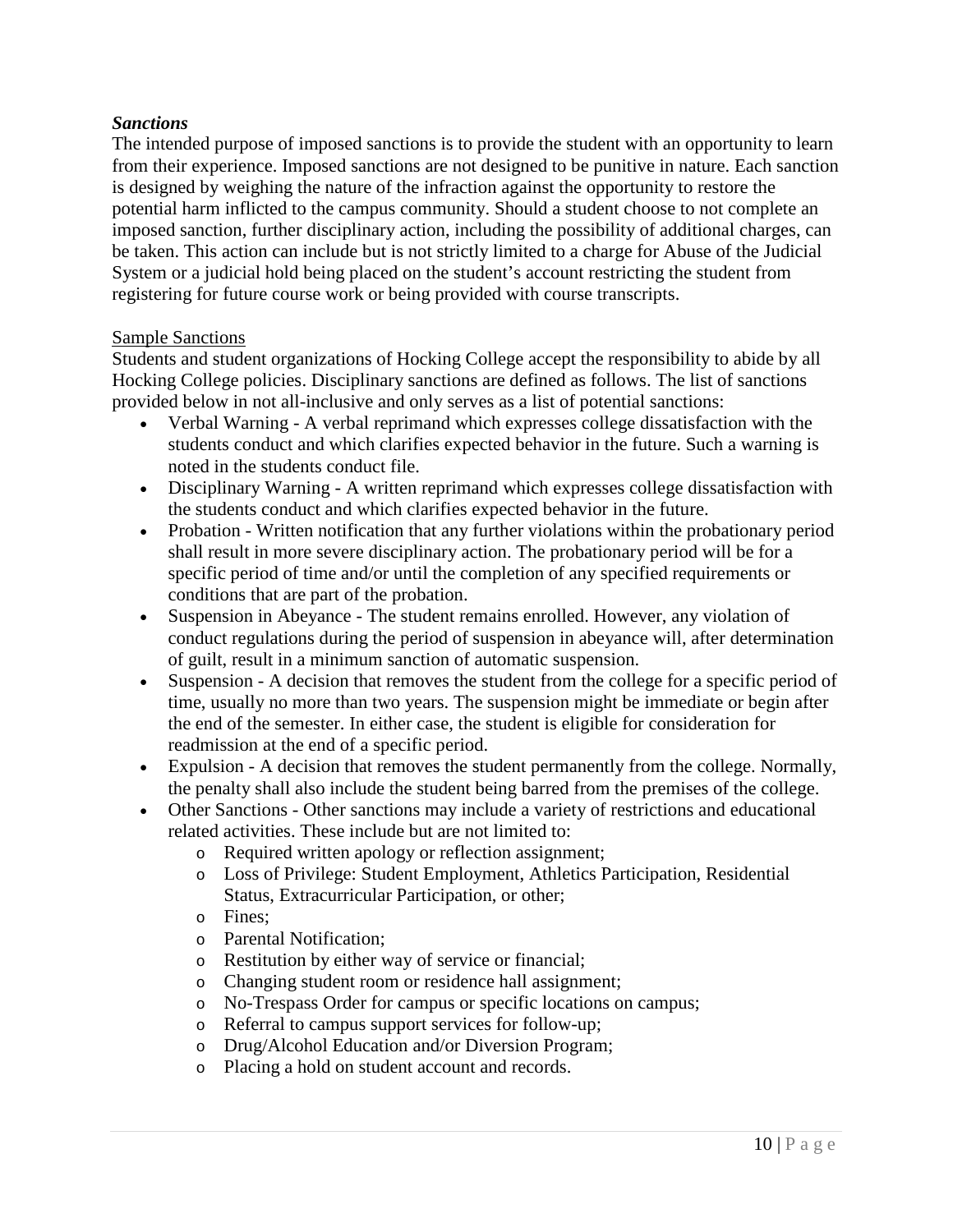## <span id="page-12-0"></span>*Sanctioning Guidelines for Drug and Alcohol Violations*

Listed are the minimum sanctioning guidelines for alcohol, marijuana and other drug offences. Failure to complete the issued sanction may result in additional charges/sanctions being issued.

### <span id="page-12-1"></span>First Offense

A first time violation of the Student Code of Conduct for *any* violation of drug or alcohol policy will result in a mandated referral to the *Choices I* drug and alcohol diversion offered by Hocking College. The cost of enrollment for this course is the responsibility of the offending student. IF found in violation of the drug/alcohol policy, the following sanctions will be issued:

- *Enrollment in Choices I:* This is an abstinence-based drug and alcohol diversion program offered by Hocking College. The duration of this course is typically 10 weeks but can be extended based on the evaluated need for the individual.
- *One semester disciplinary probation*: Any violation of the Student Code of Conduct during this probationary period may result in more severe sanctions being imposed.
- *Parental notification of the violation*: The student will be given 24 hours from the time of their procedural interview to contact their parent/guardian to notify them of the infraction. The parent will be required to submit written confirmation of the notification to the Office of Student Conduct via email. Failure to receive this confirmation will result in the Office of Student Conduct contacting the parent/guardian on behalf of the student. Notification to the parent /guardian should include the following:
	- o A statement that a violation of the Student Code of Conduct in regard to the drug/alcohol policy has taken place.
	- o A statement outlining the possible sanctions in the event of any subsequent violation of the drug/alcohol policy (see below).

### <span id="page-12-2"></span>Second Violation

A second alcohol violation of any drug or alcohol policy will result in the following sanctions being issued:

- Elevation to *Choices II* diversion program
- A minimum of one semester disciplinary suspension in abeyance
- A \$100 fine (depending on the severity of offense) will be billed to the student's account
- Second parental notification
- Possible eviction from campus managed housing with no refund of the current semester's housing or meal plan fees

### <span id="page-12-3"></span>Third Violation

• A minimum of one semester suspension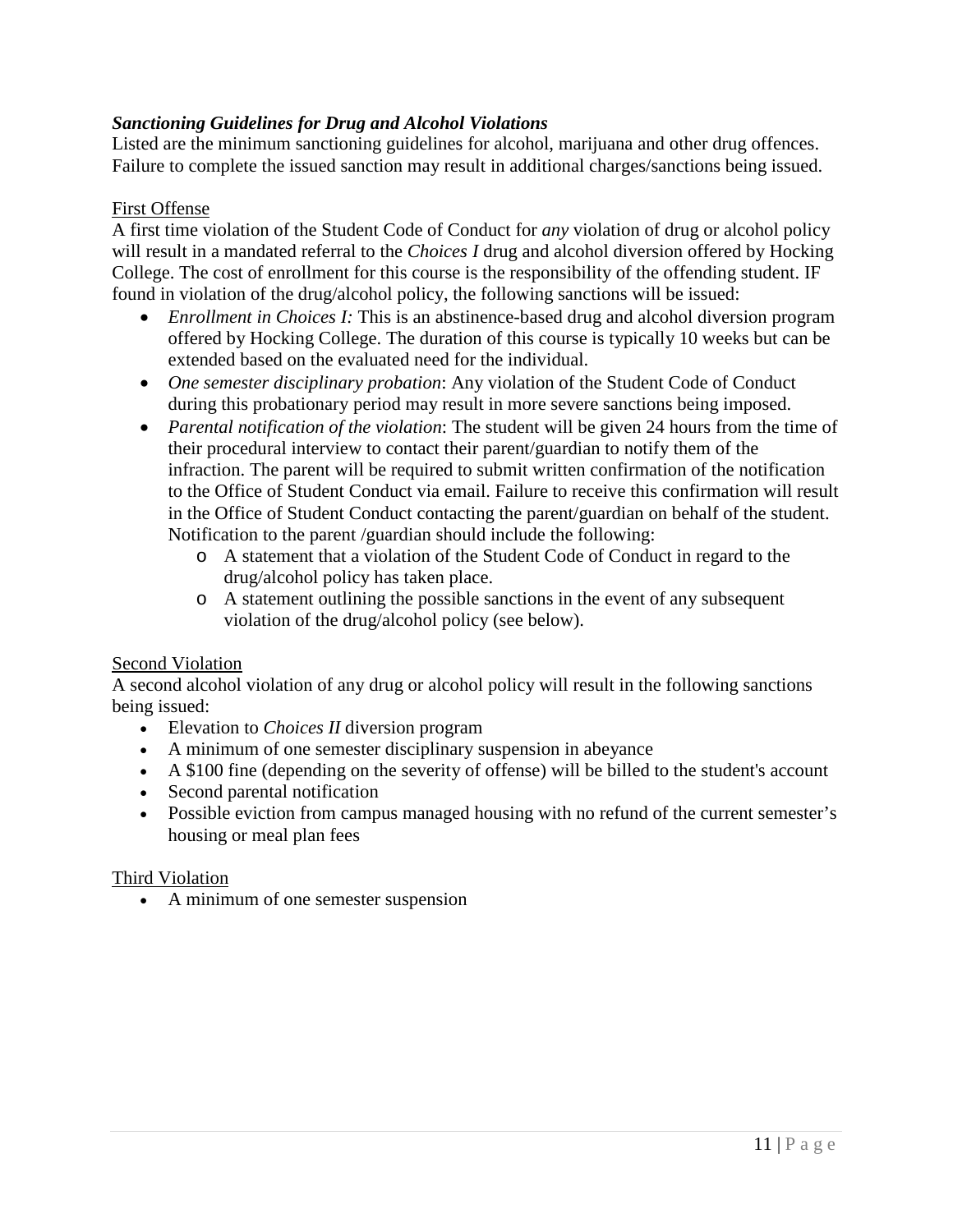## <span id="page-13-0"></span>*Appeals*

Any appeal of a finding or sanction must be completed within seven (7) calendar days of the receipt of the electronic notice of the original finding or sanction sent to the student's Hocking College email account. Appeals can only be reviewed if one or more of the following are believed to have taken place:

- 1. *Substantial Procedural Error*: The specified error must have substantially altered the hearing in such a way that the accused student was denied a fair hearing or prevented the hearing officer from making a fair decision
- 2. *Inequitable Sanctioning:* The evidence presented in the hearing did not justify the resulting finding or sanction it that the resulting sanction would be considered disproportionally severe to the level or nature of the violation or based on the student's prior record.
- 3. *Presence of New Information*: New information has come to light that was not present or available at the time of the hearing. This information must be substantive enough in nature to alter the resulting finding/sanction

Appeals are reviewed by the Associate Vice President of Academic and Student Affairs. Notification of the review will be issued to the student within seven (7) calendar days of the submission of the appeal.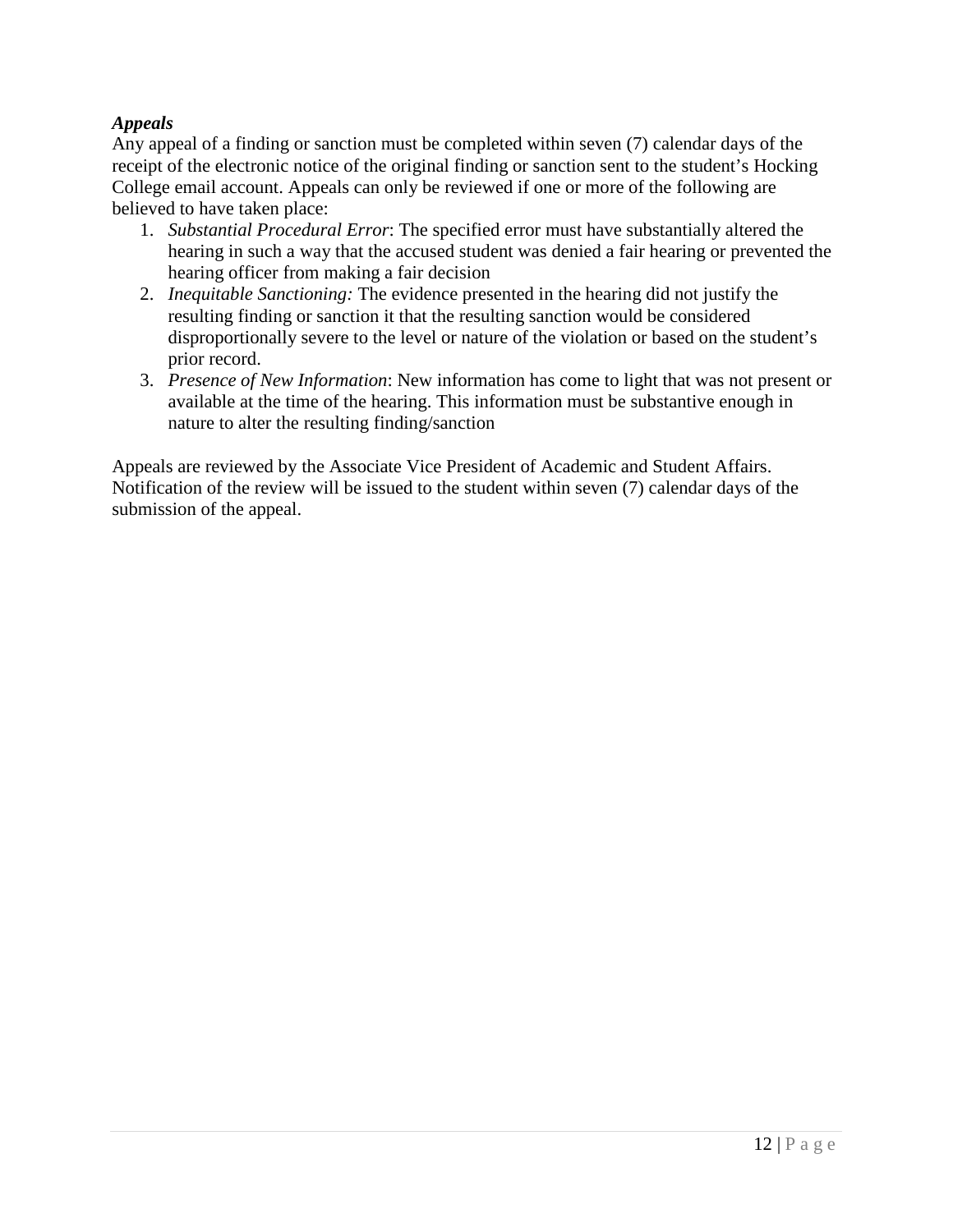# <span id="page-14-0"></span>**Types of Violations: Code I versus Code II**

The Hocking College Code of Conduct is divided in to two general categories, Code I offenses and Code II Offenses. While the designations help to distinguish between the different charges, it should not be implied that one is greater or lesser than the other. A violation of the Code of Conduct is a violation, regardless of degree. The severity of the violation will be reflected in the possible sanctions issued in the event that the alleged is found in violation.

*Note:* Being under the influence of drugs and/or alcohol does not diminish or excuse a violation of the Student Code of Conduct

### <span id="page-14-1"></span>*Code I Offenses*

Code I violations are subject to a maximum sanction of expulsion or any sanction not less than probation, and in most instances, mandatory referral to campus or external resources.

Examples of Code I offenses include but are not strictly limited to the following. Be advised that the bullets provided below are only for the sake of example. Students are encouraged to be familiar with the Code of Conduct in its entirety as provided on the following pages.

- Academic related offenses
- Misusing alcohol on or off campus which constitutes a danger to one's self or others
- The sale, possession, and/or use illegal or legal drugs used in a manner other than prescribed
- Possession of a weapon on campus
- Actions resulting in the harm or perceived harm of another member of the campus community
- Theft, misuse, or destruction of another's property
- Conduct in violation of federal, state, or local law
- Violation of college policy
- Repeated violation of Residence Hall Policy

### <span id="page-14-2"></span>*Code II Offenses*

Code II Offense violations are subject to a maximum sanction of disciplinary probation or any sanction not less than a reprimand. Multiple Code II offenses may yield sanctions beyond the maximum sanctions for Code II violations.

Examples of Code II offenses include but are not strictly limited to the following. Be advised that the bullets provided below are only for the sake of example. Students are encouraged to be familiar with the Code of Conduct in its entirety as provided on the following pages.

- The unauthorized use or possession of alcohol
- Minor weapons violations
- Misuse of college identification or keys
- Failing to comply with a directive of a college official
- Violation of Residence Hall policy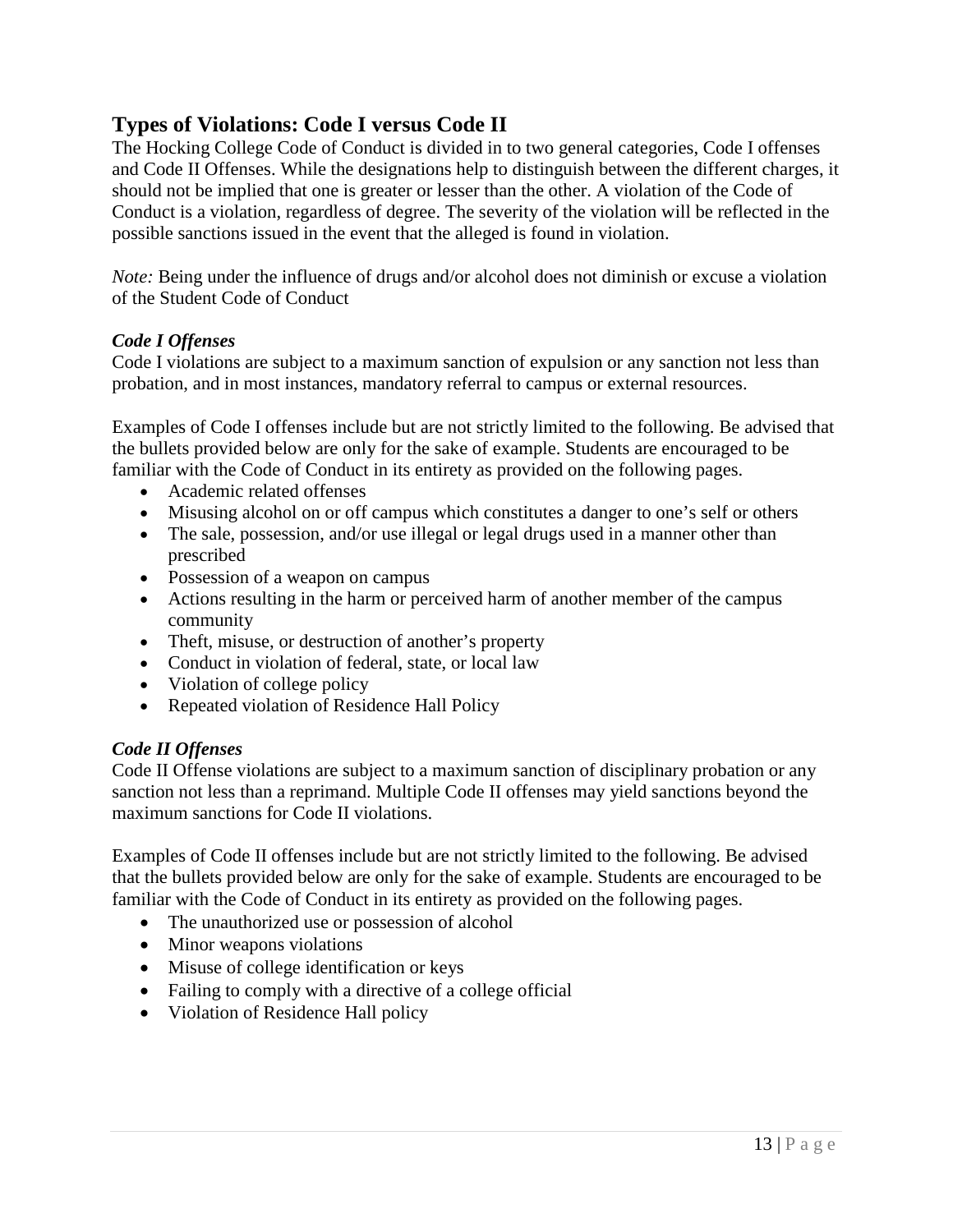# <span id="page-15-0"></span>**Academic Related Offenses:**

### <span id="page-15-1"></span>*Code I*

- 1. Academic Misconduct refers to dishonesty in examination (cheating); presenting the ideas or writing of someone else as one's own (plagiarism); knowingly furnishing false information to the college by forgery, alteration, or misuse of college documents, records, or identification. Academic dishonesty includes but is not limited to:
	- A. Permitting another student to plagiarize or cheat from your work;
	- B. Submitting an academic exercise, written work, project, or computer program that has been prepared totally or in part by another;
	- C. Acquiring improper knowledge of the contents of an exam;
	- D. Using unauthorized material during an exam;
	- E. Submitting the same paper in two different courses without knowledge and consent of all faculty members involved;
	- F. Obtaining academic material through stealing or other unauthorized means;
	- G. Falsification of research findings and methodology;
- 2. Disruption/Obstruction of teaching, administration, disciplinary proceeding, other hearings, or other activities on or off campus;
- 3. Unauthorized or Unsafe Use of any college or privately owned equipment.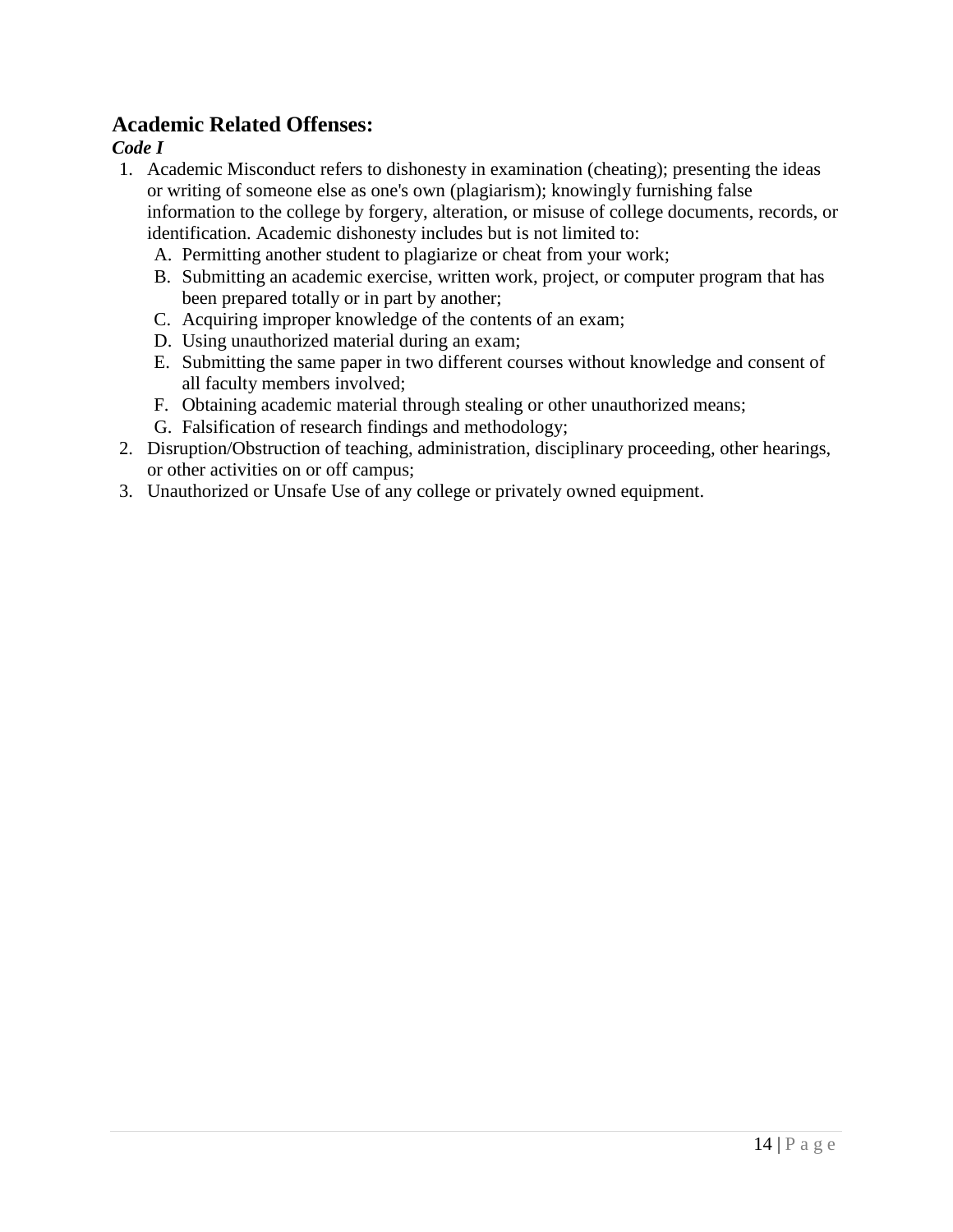# <span id="page-16-0"></span>**Alcohol Related Offenses:**

The Family Educational Rights and Privacy Act, more commonly known as FERPA, allows the Office of Student Conduct (or designee) to notify parents of students under the age of 21 in the event of alcohol and other drug violations.

*Note:* Being under the influence of drugs and/or alcohol does not diminish or excuse a violation of the Student Code of Conduct.

### <span id="page-16-1"></span>*Code I*

- 1. Misuse of alcohol on or off the Hocking College Campus, which demonstrate danger to one's self and/or others
- 2. Repeated alcohol policy violation

### <span id="page-16-2"></span>*Code II*

- 1. Unauthorized Use of Alcoholic Beverages including, but not limited to:
	- A. Possession or consumption of alcoholic beverages on campus except during special events or in circumstances where alcohol use has been authorized by college officials;
	- B. Failure to comply with state or college regulations regarding the use or sale of alcoholic beverages.
- 2. Remaining within a residence hall area where alcohol is being consumed furnished or sold.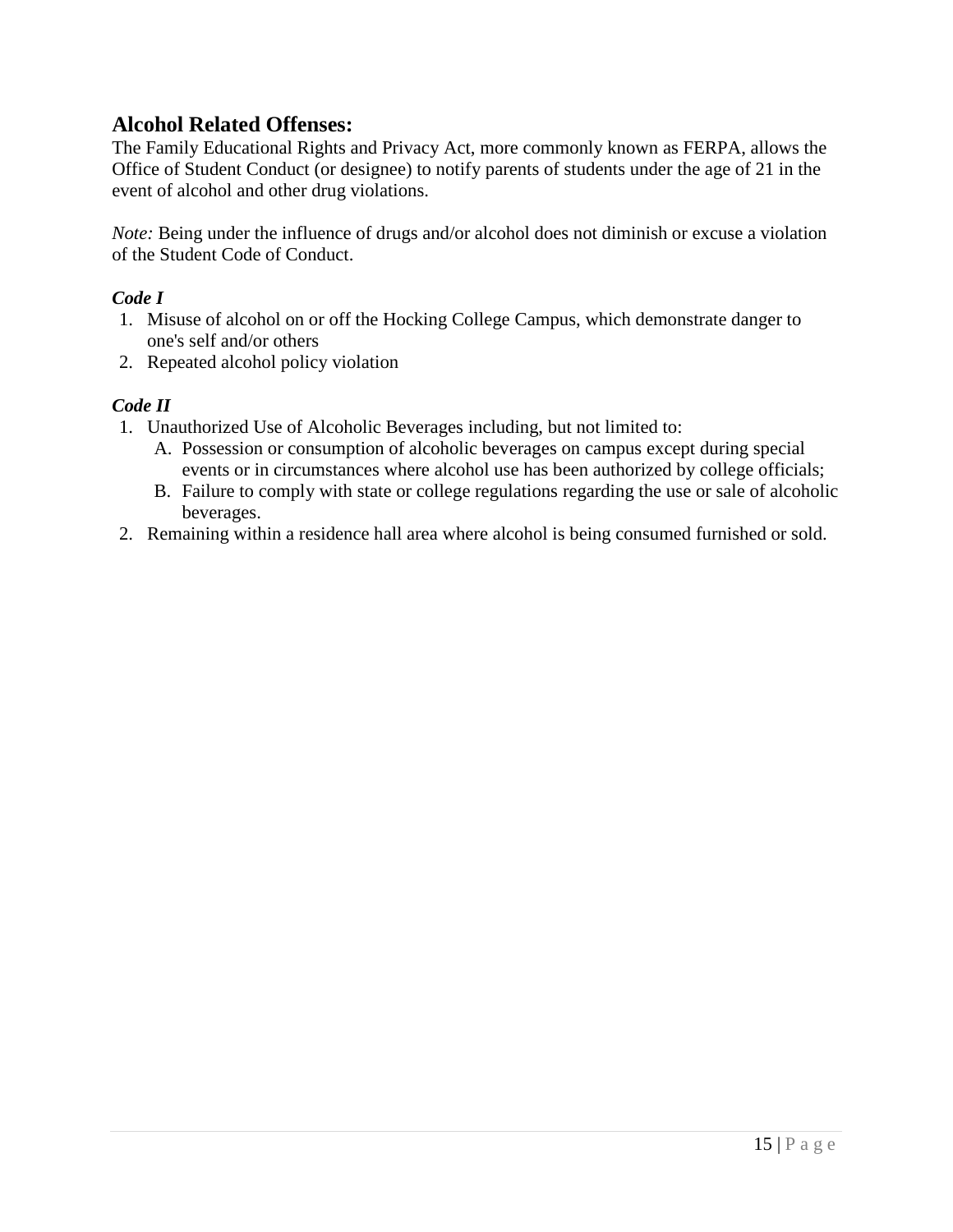# <span id="page-17-0"></span>**Drug Related Offenses:**

The Family Educational Rights and Privacy Act, more commonly known as FERPA, allows the Office of Student Conduct (or designee) to notify parents of students under the age of 21 in the event of alcohol and other drug violations.

*Note:* Being under the influence of drugs and/or alcohol does not diminish or excuse a violation of the Student Code of Conduct.

### <span id="page-17-1"></span>*Code I*

- 1. Manufacture, distribution, sale, offer for sale, or possession of legal or illegal drugs or narcotics including, but not limited to:
	- A. Barbiturates;
	- B. Hallucinogens;
	- C. Amphetamines;
	- D. Marijuana;
	- E. Cocaine;
	- F. Opium;
	- G. Heroin.
- 2. Use of illegal drugs or legal medications used in a fashion other than directed;
- 3. Possession/Use of marijuana when such possession would constitute a minor misdemeanor;
- 4. Possession of drug paraphernalia;
- 5. Repeated drug-related violation of the Hocking College Code of Conduct.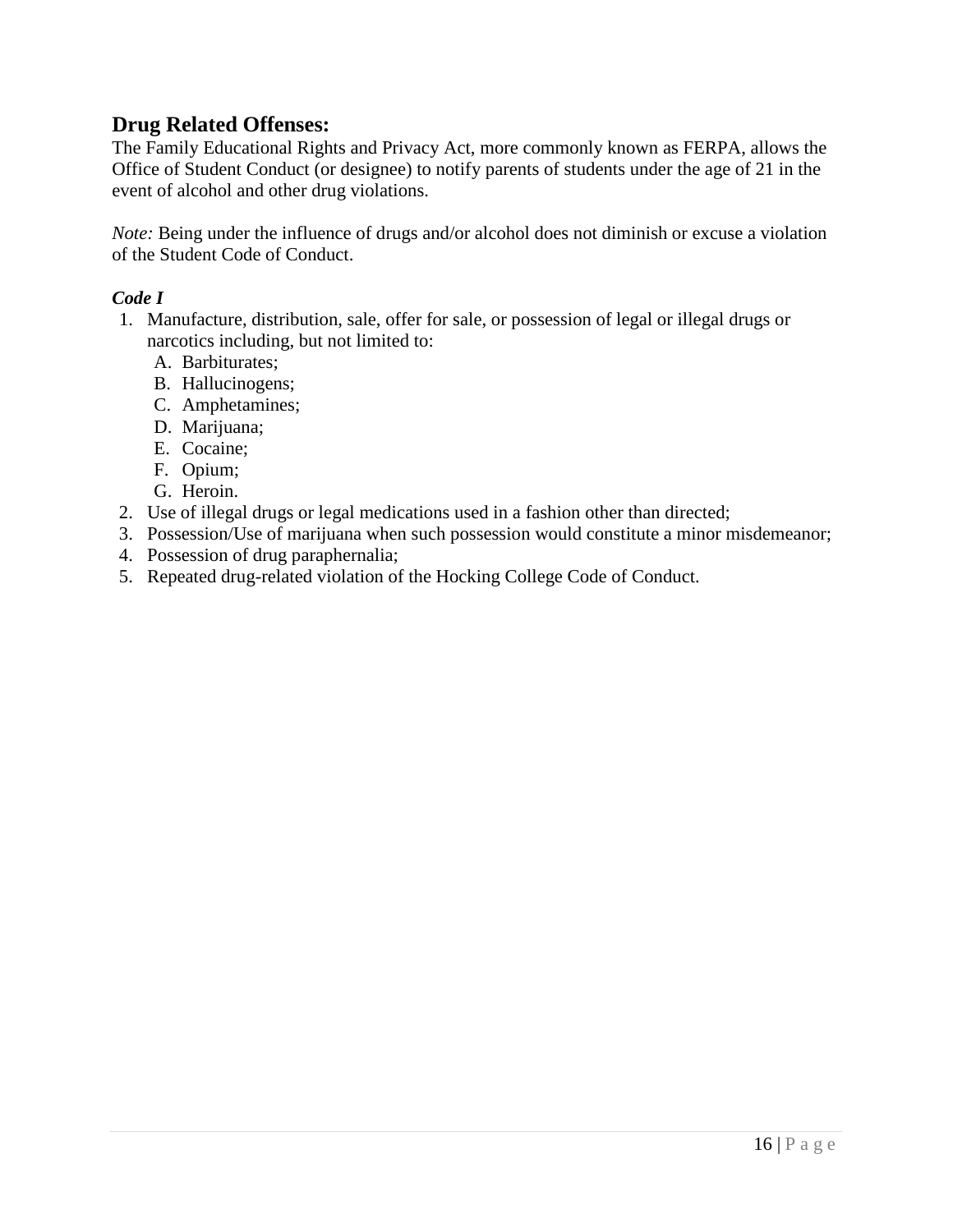# <span id="page-18-0"></span>**Weapon Related Offenses:**

## <span id="page-18-1"></span>*Code I*

- 1. Unauthorized Possession of Weapons including, but not limited to:
	- A. Firearms;
	- B. Dangerous Chemicals;
	- C. Explosive devices of any description;
	- D. Fireworks;
		- a. Unauthorized use of any not permitted for use in the State of Ohio;
		- b. Unauthorized possession or use of any commercial fireworks;
- 2. Illegal knives or other implements that could be considered as dangerous;
- 3. Other objects used in such a manner in which harm could occur due to inappropriate use.

### <span id="page-18-2"></span>*Code II*

1. Unauthorized possession of any fireworks not permitted for use in the State of Ohio or inappropriate use of any permitted devices.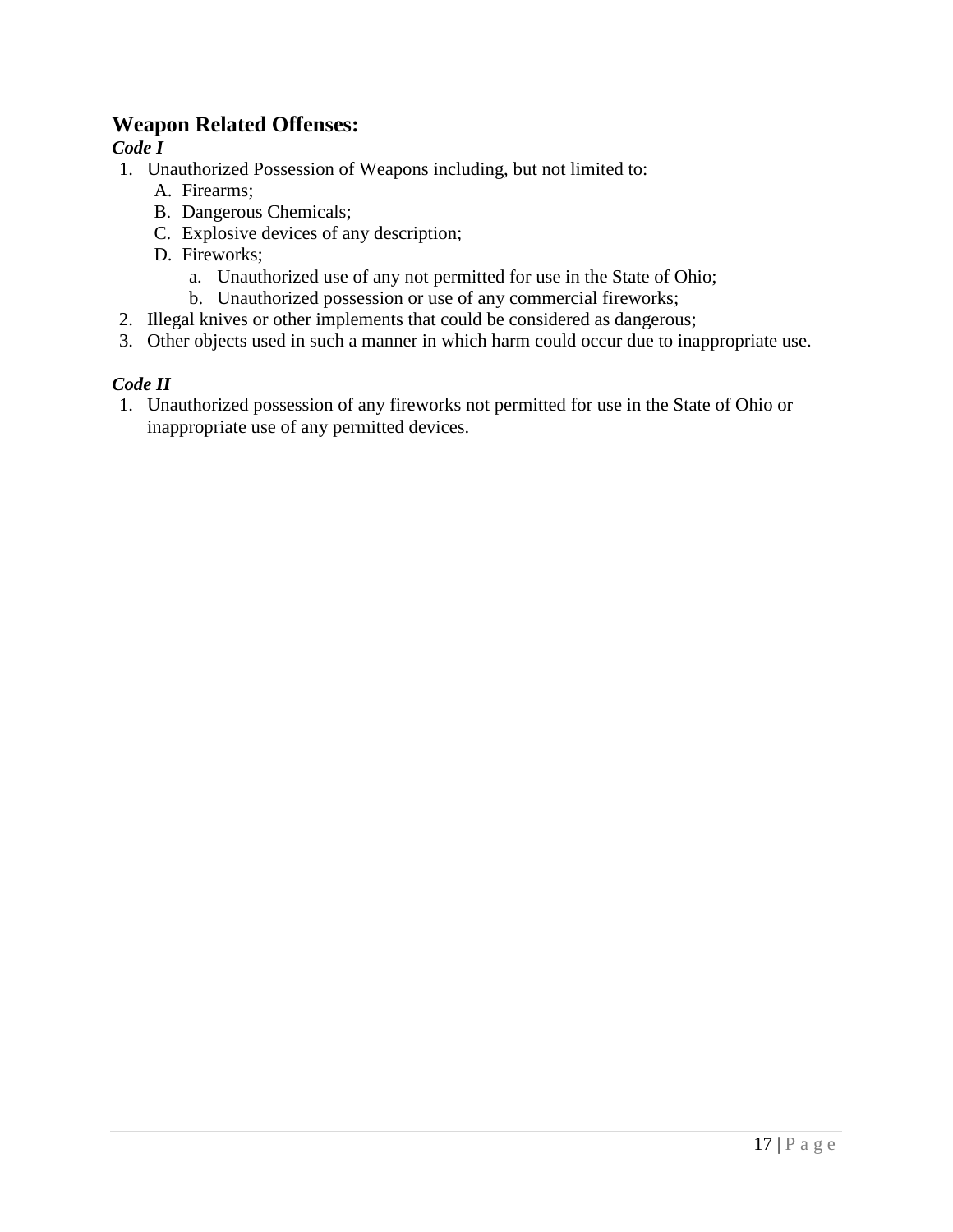# <span id="page-19-0"></span>**Mental or Bodily Related Offenses:**

The college has special concern for incidents in which persons are subject to victimization because of identification with any particular group.

## <span id="page-19-1"></span>*Code I*

- 1. Abuse of others includes, but is not limited to:
	- A. Verbal, written, graphic, or electronic abuse
	- B. Bullying, defined as the repeated use of written, verbal, or electronic/cyber expression and/or communication and/or a verbal, electronic or physical act or gesture or any combination thereof directed at a member of the college community that:
		- a. Causes physical, psychological and/or emotional harm to a college community member or damage to his/her property
		- b. Places a college community member in reasonable fear of harm to him/herself or damage to his/her property
		- c. Creates a hostile, threatening, intimidating, humiliating or abusive environment (at the college) for a college community member or substantially interferes with his/her educational performance, opportunities or benefits. For purposes of this section, bullying may include, but is not limited to:
			- Social exclusion or isolation
			- Humiliation or degradation
			- Threats
			- Intimidation
			- Harassment
			- Stalking
			- Theft and/or damage/destruction of property
		- d. The perpetuation of any of the conduct listed in this section by inciting, soliciting, or coercing others to demean, embarrass, humiliate or cause emotional, psychological or physical harm to a member of the college community.
	- C. Taking any reckless, but not accidental, action from which bodily or mental harm could result to any person
	- D. Causing a person to believe that the offender may cause harm to another or the property of another
	- E. Any act, which demeans, degrades, or disgraces any person including one's self
	- F. Disorderly, lewd, or indecent conduct refers to behavior that a reasonable person believes to be offensive, degrading, or insulting.
	- G. Harassment

In general, harassment is unwelcome verbal or physical conduct, based upon race, color, religion, sex, sexual orientation, gender, national origin, age, disability, status as a military veteran or protected activity (e.g., opposition to prohibited discrimination or participation in the statutory complaint process), that unreasonably interferes with the person's work or educational performance or creates an intimidating or hostile work or educational environment. Violations of this policy are very serious and will subject the offender(s) to more serious levels of sanctioning.

- a. Attempting or threatening to subject another person to unwanted physical contact.
- b. Pursuing, stalking or following another person in or about a public place or places.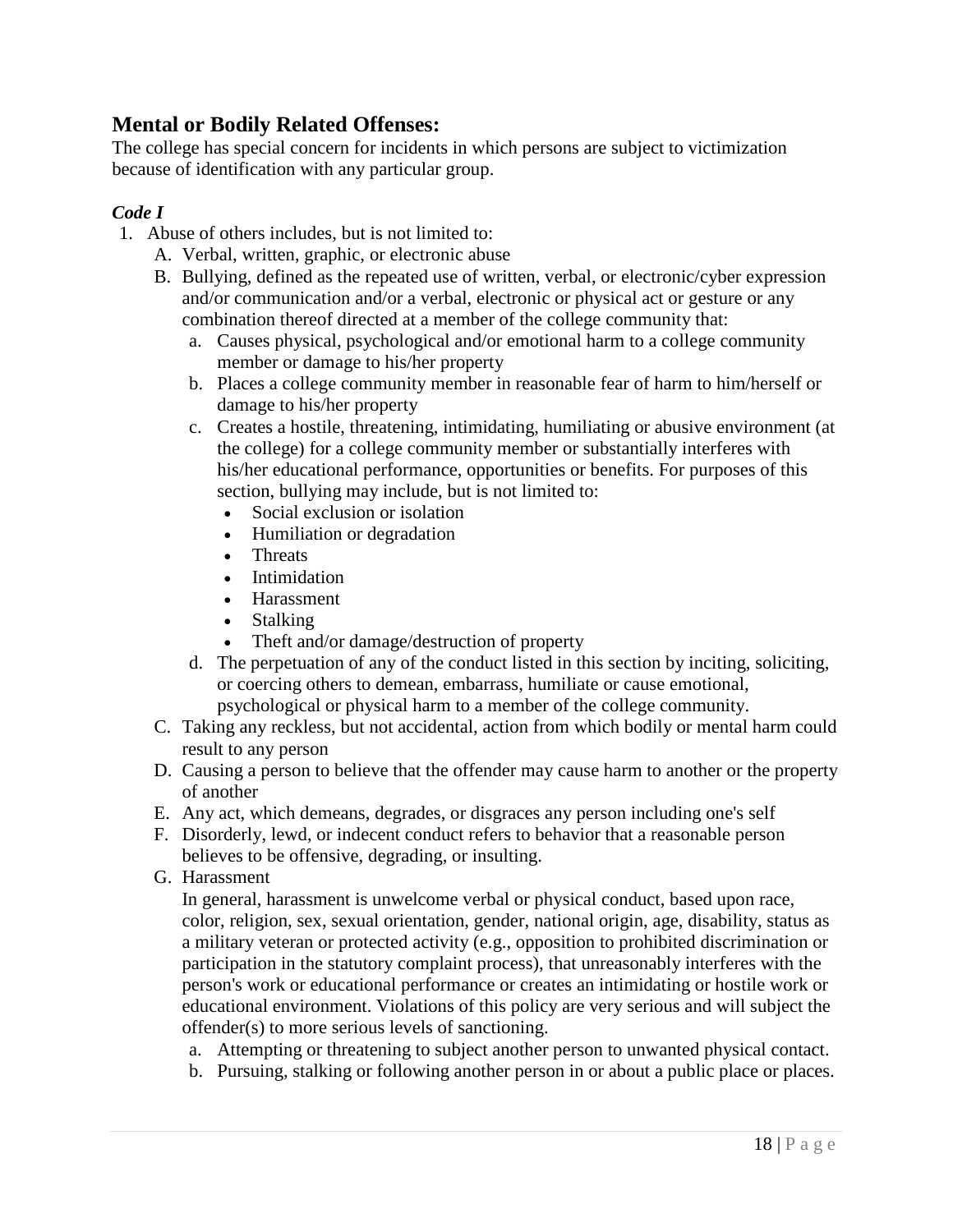- c. Non-consensual communication, including but not limited to: initiating or attempting contact by any means with no purpose of legitimate conversation; written letters; e-mail; text messaging; instant messaging; voicemail; unwanted gifts; surveillance or other types of photographing or observation; trespassing; vandalism; and non-consensual touching.
- d. Directing obscene language or gestures at another person or group of people.
- e. Directing verbal abuse at another person because the individual is carrying out duties and responsibilities associated with his/her role as faculty, staff or student staff at the college.
- f. Distributing information about another individual without their consent using paper, electronic or telecommunication devices. Examples include but are not limited to: on-line journals, blogs, instant messages, text messages, and digital recording devices.
- g. Making any unauthorized video or photographic images of a person in a location in which that person has a reasonable expectation of privacy including but not limited to showers/locker rooms, residence hall rooms and restrooms is prohibited. Also prohibited is the storing, sharing and/or other distribution of such unauthorized images by any means.
- H. Endangering Behavior conduct demonstrating that the student constitutes a threat to others or to the proper functioning of the college.
- I. Discrimination refers to intentional public discrimination against a person on the basis of race, color, religion, sex, sexual orientation, political persuasion, national origin, ancestry, age, handicap, or veteran's status.
- J. Inappropriate Sexual Behavior/Sexual Violence/Sexual Misconduct offenses include, but are not limited to:
	- a. Sexual Harassment
		- unwelcome, gender-based verbal or physical conduct that is,
		- sufficiently severe, persistent or pervasive that it,
		- unreasonably interferes with, denies or limits someone's ability to participate in or benefit from the college's educational programs and/or activities, and is
		- based on power differentials (quid pro quo), the creation of a hostile environment, or retaliation

(Examples include: an attempt to coerce an unwilling person into a sexual relationship; to repeatedly subject a person to egregious, unwelcome sexual attention; to punish a refusal to comply with a sexual based request; to condition a benefit on submitting to sexual advances; sexual violence; intimate partner violence, stalking; gender-based bullying)

- b. Sexual Assault
	- With penetration, defined as the oral, anal, or vaginal penetration by an inanimate object, penis, or other bodily part without consent The act of penetration will be considered without consent if there is a condition of which the offending student was or should have been made aware, such as drug and/or alcohol intoxication, coercion, and/or verbal or physical threats, including being threatened with future harm.
	- Without penetration, defined as the unwanted touching of the intimate body parts of another (for example: breasts, buttocks, groin, genitals, or the clothing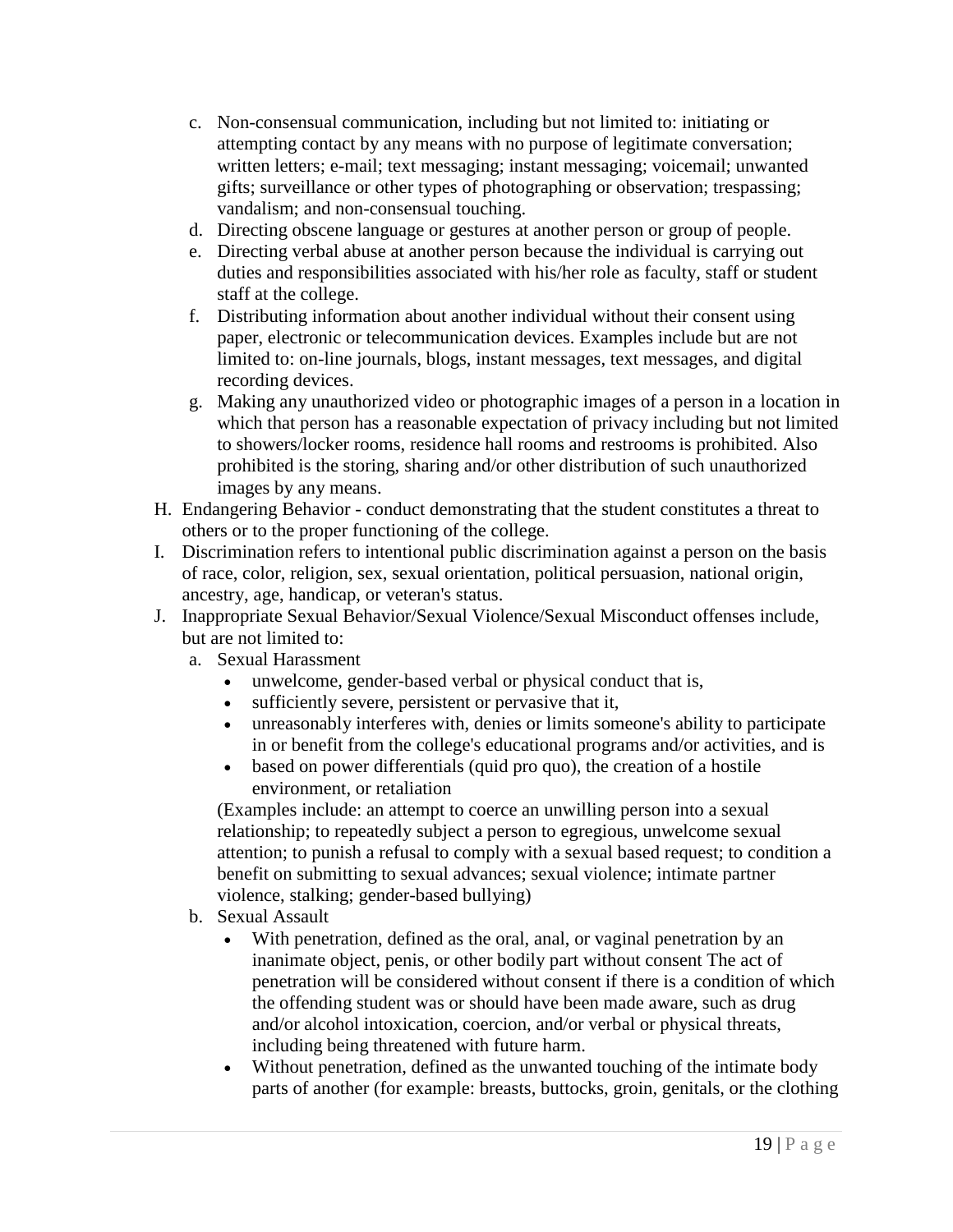covering them) or the unwanted touching of a body part not usually considered intimate such as massage). These acts will be considered unwanted and without consent if the victim was unable to give consent due to a condition of which the offending student was or should have been aware, such as drug and/or alcohol intoxication, coercion, and/or verbal or physical threats, including being threatened with future harm.

- c. Sexual Misconduct
	- Any unwanted act that is intended in a sexual nature. Examples include, but are not limited to:
	- Exposing one's genitals or other intimate body parts to a particular person or to the general public
	- Repeated sexually charged verbal abuse related to one's gender
	- Repeated obscene phone calls or mail
	- The viewing, filming, and/or disseminating any recording of any type of sexual acts, partial or full nudity, inappropriate materials, sounds, or images of another person without the knowledge and expressed permission of all parties involved
- d. Non-Consensual Sexual Contact (or attempts to commit same)
	- Any intentional sexual touching however slight with any object by a man or a woman upon a man or a woman that is without consent and/or by force
- e. Non-Consensual Sexual Intercourse (or attempts to commit same)
	- Any sexual intercourse however slight with any object, by a man or a woman on a man or a woman, that is without consent and/or by force

### f. Sexual Exploitation

Occurs when a student takes non-consensual or abusive sexual advantage of another for his/her own advantage or benefit, or to benefit or advantage anyone other than the one being exploited, and that behavior does not otherwise constitute one of other sexual misconduct offenses. Examples include, but are not limited to:

- invasion of sexual privacy
- prostituting another student
- non-consensual video or audio recording of sexual activity
- going beyond the boundaries of consent (such as letting your friends hide in the closet to watch you have consensual sex)
- engaging in voyeurism
- knowingly transmitting and sexually transmitted infection to another student
- exposing one's genitals in non-consensual circumstances; inducing another to expose their genitals
- sexually-based stalking and/or bullying may also be forms of sexual exploitation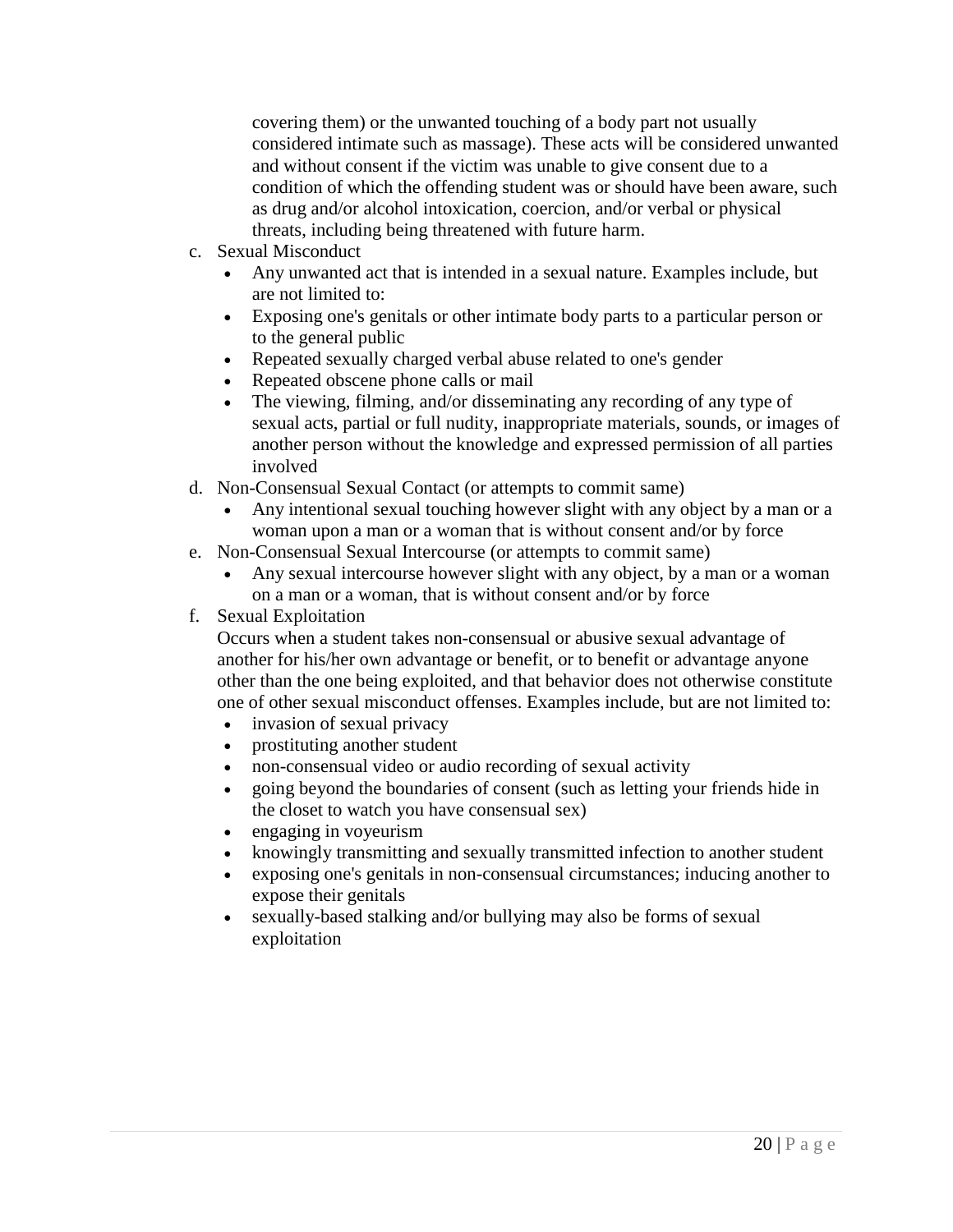### <span id="page-22-0"></span>*Additional Applicable Definitions*

The definitions listed below are specifically in reference to cases involving sexual misconduct. Please refer to the individual listings for specific explanations for each term.

### <span id="page-22-1"></span>Consent

Consent is clear, knowing and voluntary. Consent is active, not passive. Silence, in and of itself, cannot be interpreted as consent. Consent can be given by words or actions, as long as those words or actions create a mutually understandable, clear permission regarding willingness to engage in sexual activity. Consent cannot be given by a person who is mentally or physically incapacitated by any means.

### <span id="page-22-2"></span>**Incapacitation**

A state where someone cannot make rational, reasonable decisions because they lack the capacity to give knowing consent. Incapacity can result from mental disability, sleep, involuntary physical restraint, or by alcohol or other drug use, unconsciousness or blackout. Sexual activity with someone who one should know to be, or based on the circumstances should reasonably have known to be, incapacitated constitutes a violation of the Code of Conduct.

### <span id="page-22-3"></span>Force

Force is the use of physical violence and/or imposing on someone physically to gain sexual access. Force also includes threats, intimidation (implied threats) and coercion that overcome resistance or produce consent.

#### <span id="page-22-4"></span>Coercion

Coercion is unreasonable pressure for sexual activity and differs from seduction based on the type of pressure someone uses to get consent from another. When someone makes it clear to you that they are not interested in participating in sex conduct, that they no longer wish to continue in sexual conduct, or do not wish to continue past a determined point, continued pressure to do so can be defined as coercive.

### <span id="page-22-5"></span>*Victim's Rights as Related to Sexual Misconduct*

Because the college values the dignity of each member of its community, the college wants to ensure the individual rights of anyone from this community who reports sexual assault or rape. Therefore, the college endorses and upholds the rights listed in the Victim's Rights Section.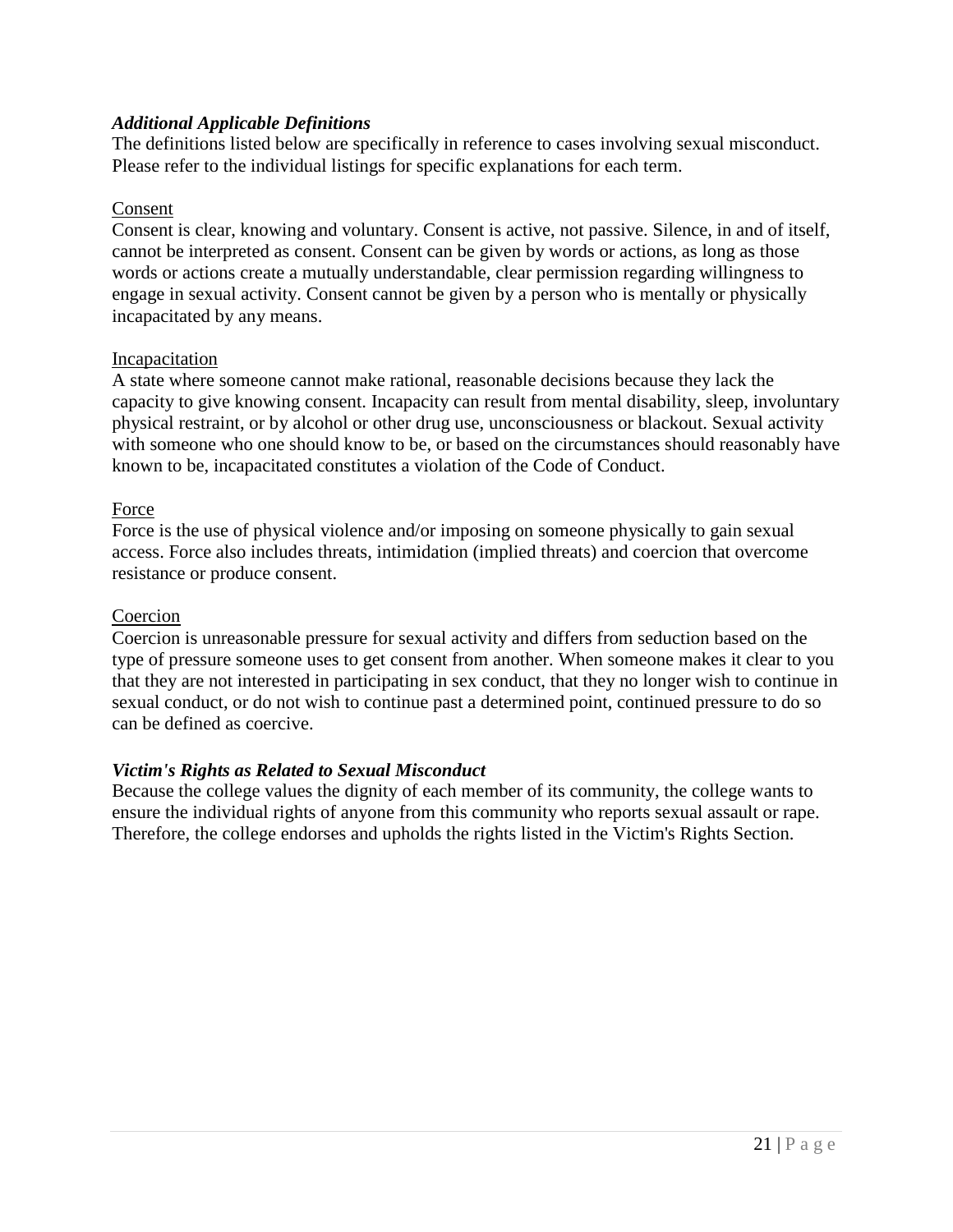# <span id="page-23-0"></span>**Theft, Misuse, Destruction, and Trespass Related Offenses**

## <span id="page-23-1"></span>*Code I*

- 1. Negligent Destruction of Property refers to the intentional or reckless, but not accidental, damage, destruction, defacement, or tampering with college property or the property of any person while on college premises or during any college-related function.
- 2. Theft refers to the theft of property or services of the college or members of the Hocking College community.
- 3. Possession of Stolen Property refers to possessing property reasonably suspected to be stolen that may be identified as property of the college or a member of the Hocking College community.
- 4. Forcible Entry to Trespass refers to forcible or unauthorized entry into any building, structure, or facility.
- 5. Misuse or Abuse of Computers and Communication Equipment refers to misuse or abuse of any computing, resources including: computer system, service, program, data, or communication network, software and host files. (See Computer and Network Usage Policy)
- 6. Misuse of Electronic Resources and Social Media refers to electronic systems or methods (for example, email, mobile phone, instant messaging, chat rooms and message boards, video-hosting sites, webcams, social networking sites, virtual learning environments) to steal, misrepresent, threaten, harass, or bully (including cyber bullying), sending inappropriate comments, images, or videos, or violations of the Computer and Network Usage Policy and/or any other computer or system use.
- 7. Misuse of Safety/Security Equipment refers to unauthorized use or alteration of firefighting equipment, safety devices, smoke alarm detectors, security cameras, or other emergency safety/security equipment.
- 8. Repeated Occurrences of Financial Irresponsibility refers to students who repeatedly fail to meet financial responsibility to the college, including but not limited to the writing of checks on accounts with insufficient funds, and failure to meet financial obligations due to the college.
- 9. Arson refers to intentionally engaging in the open burning of any material or substance on any part of the college property without privilege or expressed authorization, such as part of an instructional class or session.

# <span id="page-23-2"></span>*Code II*

- 1. Unauthorized Use of Property or Service refers to the unauthorized use or possession of property or services of the college or members of the Hocking College community.
- 2. Unauthorized Use of College Keys refers to the unauthorized use, distribution, duplication, or possession of any key issued for any college owned or controlled building, laboratory, facility, or room.
- 3. Misuse of Identification refers to forging, transferring, lending, borrowing, altering, or otherwise misusing college identification cards, other college identification, or any other college document or record.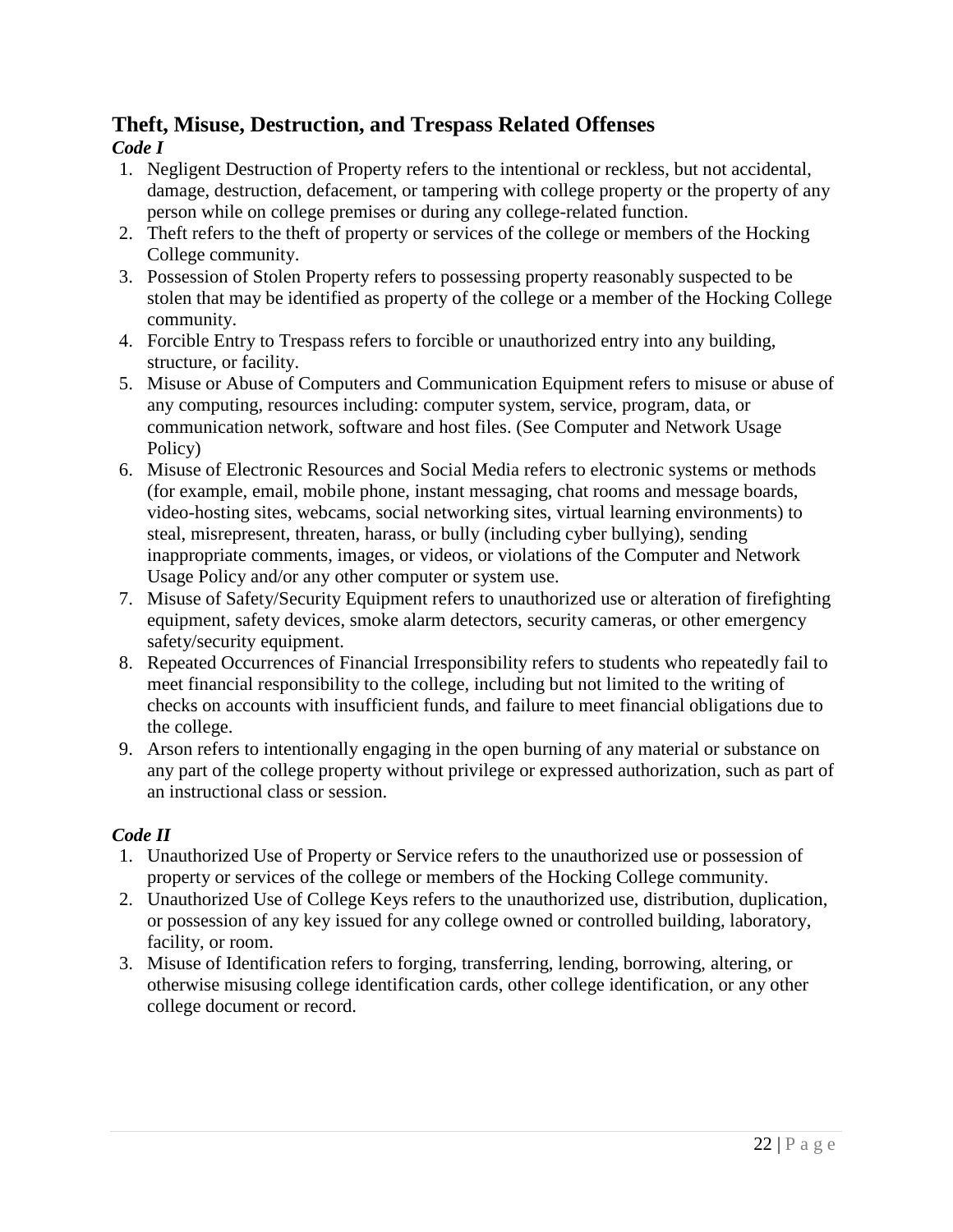# <span id="page-24-0"></span>**College Policy, Criminal Law, and Judicial Process Related Offenses** *Code I*

- <span id="page-24-1"></span>1. Insubordination includes, but is not limited to the act of willfully disobeying an authority figure.
- 2. Dishonesty includes but is not limited to:
	- A. Furnishing false information to the college by forgery, alteration, or misuse of, among other things, college documents or records;
	- B. Furnishing to the college a written or verbal false statement;
	- C. Furnishing false identification to a college official.
- 3. Violation of Probation refers to the violation of the Student Code of Conduct while on probation, or violation of the terms of probation.
- 4. Impeding refers to the obstruction of the free flow of pedestrian or vehicular traffic on college premises or a college sponsored function.
- 5. Civil Disturbance refers to any conduct that involves disturbing the peace. Disturbing the peace can include, but is not limited to:
	- A. Disorderly conduct;
	- B. Failure to comply with the directives of Campus Safety or other college officials;
	- C. Failure to comply with an order of dispersal;
	- D. Other such conduct, which can reasonably be construed to involve disturbing the peace and good order of the college community;
	- E. If the conduct is deemed to be of a lesser magnitude, the Director of Student Conduct (or designee) may charge the student with a lesser charge of Disturbing the Peace (Code II).
- 6. False Reporting of an Emergency refers to causing, making, or circulating a false report or warning of a bomb, fire (including activation of the fire alarm), explosion, crime, or other emergency.
- 7. Conduct in Violation of Federal, State, or Local Laws refers to conduct, which could be perceived as a violation of federal, state, or local laws.
- 8. Abuse of the Judicial System includes, but is not limited to:
	- A. Failure to obey the summons of a judicial body or college official;
	- B. Falsification, distortion, or misrepresentation of information before a judicial body;
	- C. Disruption or interference with the orderly conduct of a judicial proceeding;
	- D. Attempting to discourage an individual's proper participation in or use of the judicial system;
	- E. Attempting to influence the impartiality of a member of a judicial body prior to and/or during the course of the judicial proceeding;
	- F. Verbal or physical harassment and/or intimidation of a member of the judicial body prior to and/or during the course of the judicial proceeding;
	- G. Harassment (verbal or physical) and/or intimidation of a student member of a Conduct Board prior to, during, and/or after a student conduct code proceeding;
	- H. Failure to comply with the sanctions imposed under the Student Code;
	- I. Influencing or attempting to influence another person to commit an abuse of the judicial system.
- 9. Aiding or Abetting refers to helping, procuring, or encouraging another person to engage in the violation of a Code I offense.
- 10. Joint Responsibility refers to everyone present when and where one or more policy violations is/are occurring, who choose to remain there.
- 11. Disruption/Obstruction refers to the disruption or obstruction of activities related to supporting a safe and orderly campus.